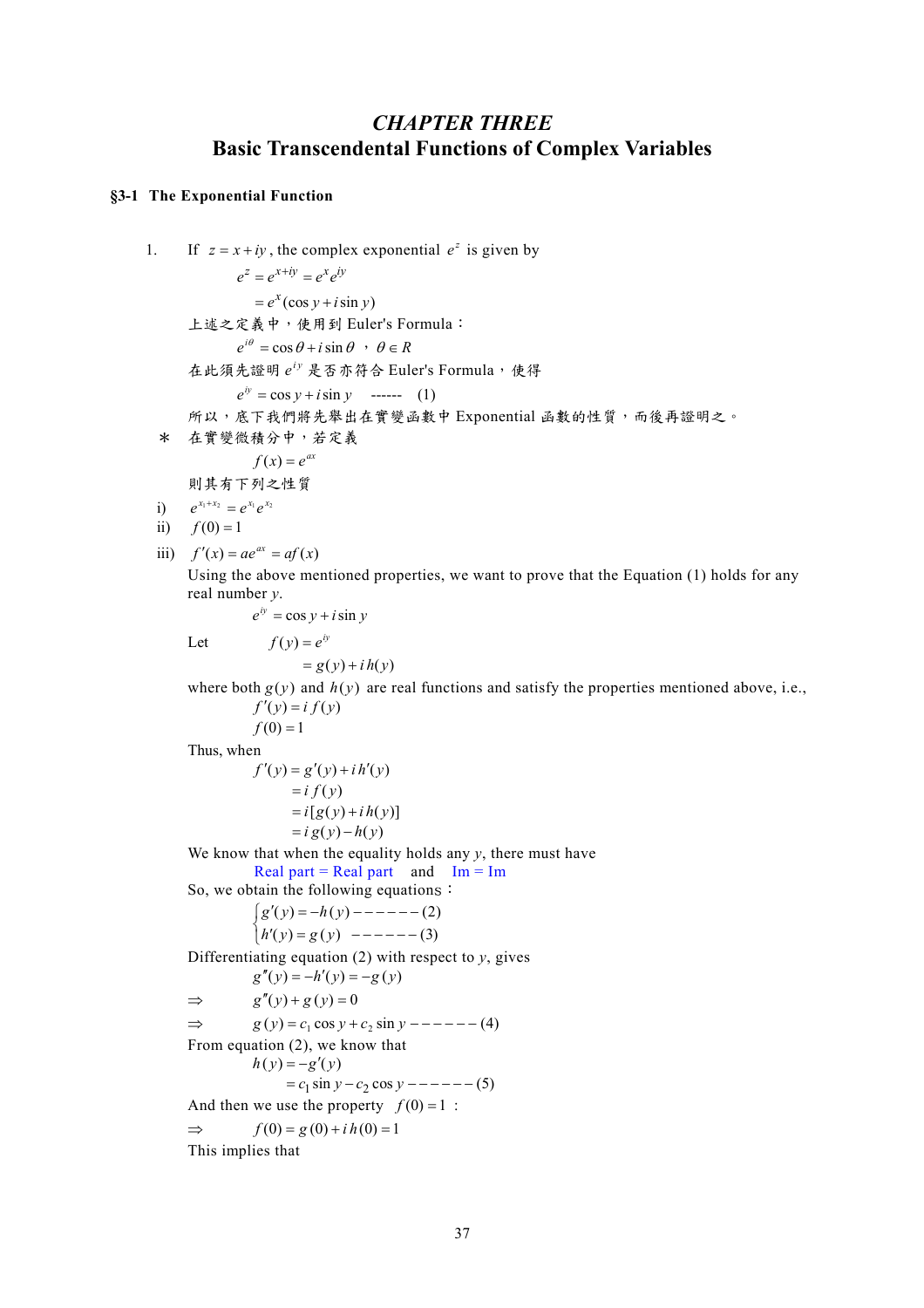$$
\begin{cases}\ng(0) = 1 \\
h(0) = 0\n\end{cases}
$$
\n
$$
\Rightarrow \qquad\n\begin{cases}\nc_1 = 1 \\
c_2 = 0\n\end{cases}
$$
\n
$$
\Rightarrow \qquad\n\begin{cases}\ng(y) = \cos y \\
h(y) = \sin y\n\end{cases}
$$
\n
$$
\Rightarrow \qquad e^{iy} = f(y) = g(y) + i h(y)
$$
\n
$$
= \cos y + i \sin y
$$

♣ **Some basic properties of the exponential function are discussed as below.** 

2. If, 
$$
z_1 = x_1 + i y_1
$$
 and  $z_2 = x_2 + i y_2$  are two complex numbers, then  
\n $e^{z_1}e^{z_2} = e^{z_2+z_2}$   
\n $e^{z_1}e^{z_2} = e^{(x_1+i y_1)}e^{(x_2+i y_2)}$   
\n $= e^{x_1}[\cos y_1 + i\sin y_1] \cdot e^{x_2}[\cos y_2 + i\sin y_2]$   
\n $= e^{x_1+x_2}[(\cos y_1 \cos y_2 - \sin y_1 \sin y_2) + i(\sin y_1 \cos y_2 + \sin y_2 \cos y_1)]$   
\n $= e^{x_1+x_2}[\cos(y_1 + y_2) + i\sin(y_1 + y_2)]$   
\n $= e^{(x_1+x_2)}e^{i(y_1+y_2)}$   
\n $= e^{(x_1+x_2)+i(y_1+y_2)}$   
\n $= e^{z_1+z_2}$ 

3. If  $f(z) = e^x [\cos y + i \sin y]$  is analytic in the entire complex plane, then  $f'(z) = e^z$ 

★ 
$$
\frac{1}{2} \mathbf{B} \cdot \frac{1}{2} \mathbf{B} \cdot \frac{1}{2} \cdot \frac{1}{2} \cdot \frac{1}{2} \cdot \frac{1}{2} \cdot \frac{1}{2} \cdot \frac{1}{2} \cdot \frac{1}{2} \cdot \frac{1}{2} \cdot \frac{1}{2} \cdot \frac{1}{2} \cdot \frac{1}{2} \cdot \frac{1}{2} \cdot \frac{1}{2} \cdot \frac{1}{2} \cdot \frac{1}{2} \cdot \frac{1}{2} \cdot \frac{1}{2} \cdot \frac{1}{2} \cdot \frac{1}{2} \cdot \frac{1}{2} \cdot \frac{1}{2} \cdot \frac{1}{2} \cdot \frac{1}{2} \cdot \frac{1}{2} \cdot \frac{1}{2} \cdot \frac{1}{2} \cdot \frac{1}{2} \cdot \frac{1}{2} \cdot \frac{1}{2} \cdot \frac{1}{2} \cdot \frac{1}{2} \cdot \frac{1}{2} \cdot \frac{1}{2} \cdot \frac{1}{2} \cdot \frac{1}{2} \cdot \frac{1}{2} \cdot \frac{1}{2} \cdot \frac{1}{2} \cdot \frac{1}{2} \cdot \frac{1}{2} \cdot \frac{1}{2} \cdot \frac{1}{2} \cdot \frac{1}{2} \cdot \frac{1}{2} \cdot \frac{1}{2} \cdot \frac{1}{2} \cdot \frac{1}{2} \cdot \frac{1}{2} \cdot \frac{1}{2} \cdot \frac{1}{2} \cdot \frac{1}{2} \cdot \frac{1}{2} \cdot \frac{1}{2} \cdot \frac{1}{2} \cdot \frac{1}{2} \cdot \frac{1}{2} \cdot \frac{1}{2} \cdot \frac{1}{2} \cdot \frac{1}{2} \cdot \frac{1}{2} \cdot \frac{1}{2} \cdot \frac{1}{2} \cdot \frac{1}{2} \cdot \frac{1}{2} \cdot \frac{1}{2} \cdot \frac{1}{2} \cdot \frac{1}{2} \cdot \frac{1}{2} \cdot \frac{1}{2} \cdot \frac{1}{2} \cdot \frac{1}{2} \cdot \frac{1}{2} \cdot \frac{1}{2} \cdot \frac{1}{2} \cdot \frac{1}{2} \cdot \frac{1}{2} \cdot \frac{1}{2} \cdot \frac{1}{2} \cdot \frac{1}{2} \cdot \frac{1}{2} \cdot \frac{1}{2
$$

Furthermore,  $\frac{\partial u}{\partial x}$ *u*  $\frac{\partial u}{\partial x}$ ,  $\frac{\partial u}{\partial y}$  $\frac{\partial u}{\partial y}$ ,  $\frac{\partial v}{\partial x}$  $\frac{\partial v}{\partial x}$  and *y v* ∂ ∂ are continuous everywhere in the *xy*-plane, and satisfy the Cauchy-Riemann conditions for all finite values of *z* everywhere in this plane.  $\Rightarrow$  *f*(*z*) is analytic for all *z* and is therefore an entire function.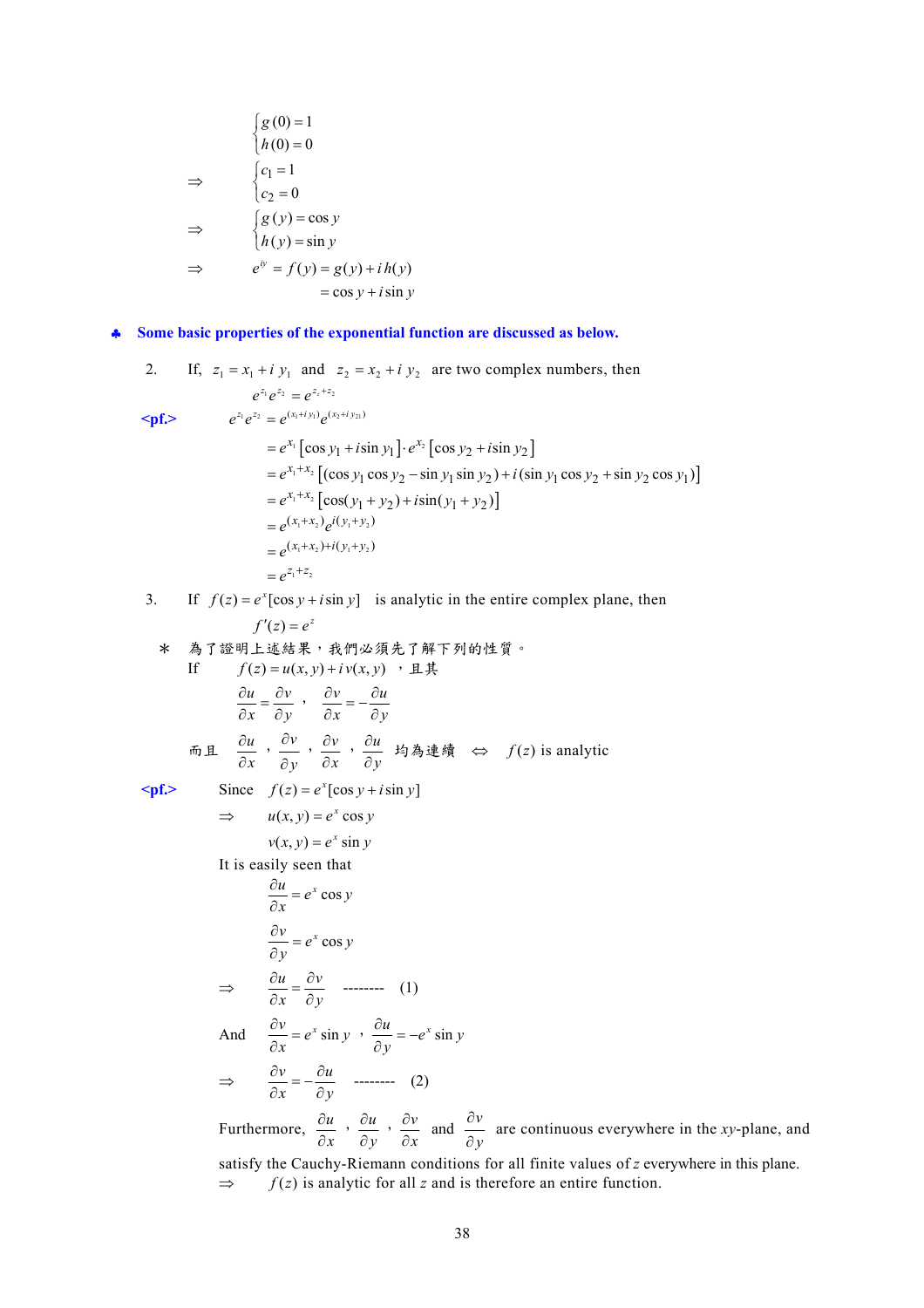The derivative  $f'(z)$  is easily found as

$$
f'(z) = \frac{\partial u}{\partial x} + i \frac{\partial v}{\partial x}
$$
  
=  $e^x \cos y + ie^x \sin y$   
=  $e^x [\cos y + i \sin y]$   
=  $e^z$ 

• **Chain Rule:** If  $g(z)$  is also an analytic function, we have  $\frac{d}{dz}e^{(g(z))} = e^{(g(z))}g'(z)$ .

4. 
$$
e^x \hbar e^z
$$
 之比較如下表所示:

| 1) | $e^x > 0$    | $e^z$ 没有大小                                  |
|----|--------------|---------------------------------------------|
| 2) | $e^x \neq 0$ | $e^z \neq 0$ $(e^z \cdot e^{-z} = e^0 = 1)$ |

$$
f(x) = e^x
$$
 is one-to-

\*\*\*

\n
$$
e^{z} = e^{x} [\cos y + i \sin y]
$$
\n
$$
= e^{x} [\cos(y + 2n\pi) + i \sin(y + 2n\pi)]
$$
\n
$$
= e^{x} e^{i(y + 2n\pi)}
$$
\n
$$
= e^{x + iy + 2n\pi i}
$$
\n
$$
= e^{z + 2n\pi i}, \quad n \in I
$$
\n
$$
T = 2\pi i \text{ (imaginary period)} \cdot \text{ if } \sin e^{z} \text{ is } \text{iff } \sin \theta \text{ is } 0
$$

◆ **MATLAB Commands for plotting**  $|e^z|$ , Re $(e^z)$ , and Im $(e^z)$ :

 $%$  Magnitude of  $exp(z)$  $x=[-1:0.05:1];$ y=[-6:0.05:6];  $[X, Y]$ =meshgrid $(x,y)$ ;  $Z=X+i*Y;$  $w=exp(Z);$  $wm = abs(w);$ meshz(X,Y,wm);hold on title('Magnitude of exp(z)')

 $%$  Real part of  $exp(z)$  $x=[-1:0.05:1]$ ; y=[-6:0.05:6];  $[X, Y]$ =meshgrid $(x,y)$ ; Z=X+i\*Y;  $w=exp(Z);$ wm=real(w); meshz(X,Y,wm);hold on  $surf(X, Y, wm)$ title('Real Part of exp(z)')

 $%$  Imaginary part of  $exp(z)$  $x=[-1:0.05:1]$ ; y=[-6:0.05:6];  $[X, Y]$ =meshgrid $(x,y)$ ;  $Z=X+i*Y;$ 

(a) 
$$
e^{x} \neq 0
$$

\n(b) 
$$
e^{x} \neq 0
$$

\n(c) 
$$
e^{z} \neq 0
$$

\n(d) 
$$
e^{z} \neq 0
$$

\n(e) 
$$
e^{z} \neq 0
$$

\n(f) 
$$
e^{z} \neq 0
$$

\n(f) 
$$
e^{z} \neq 0
$$

\nAns. 
$$
f(z) = e^{z}
$$
 is a periodic function.

\nIts period is 
$$
2\pi i
$$

39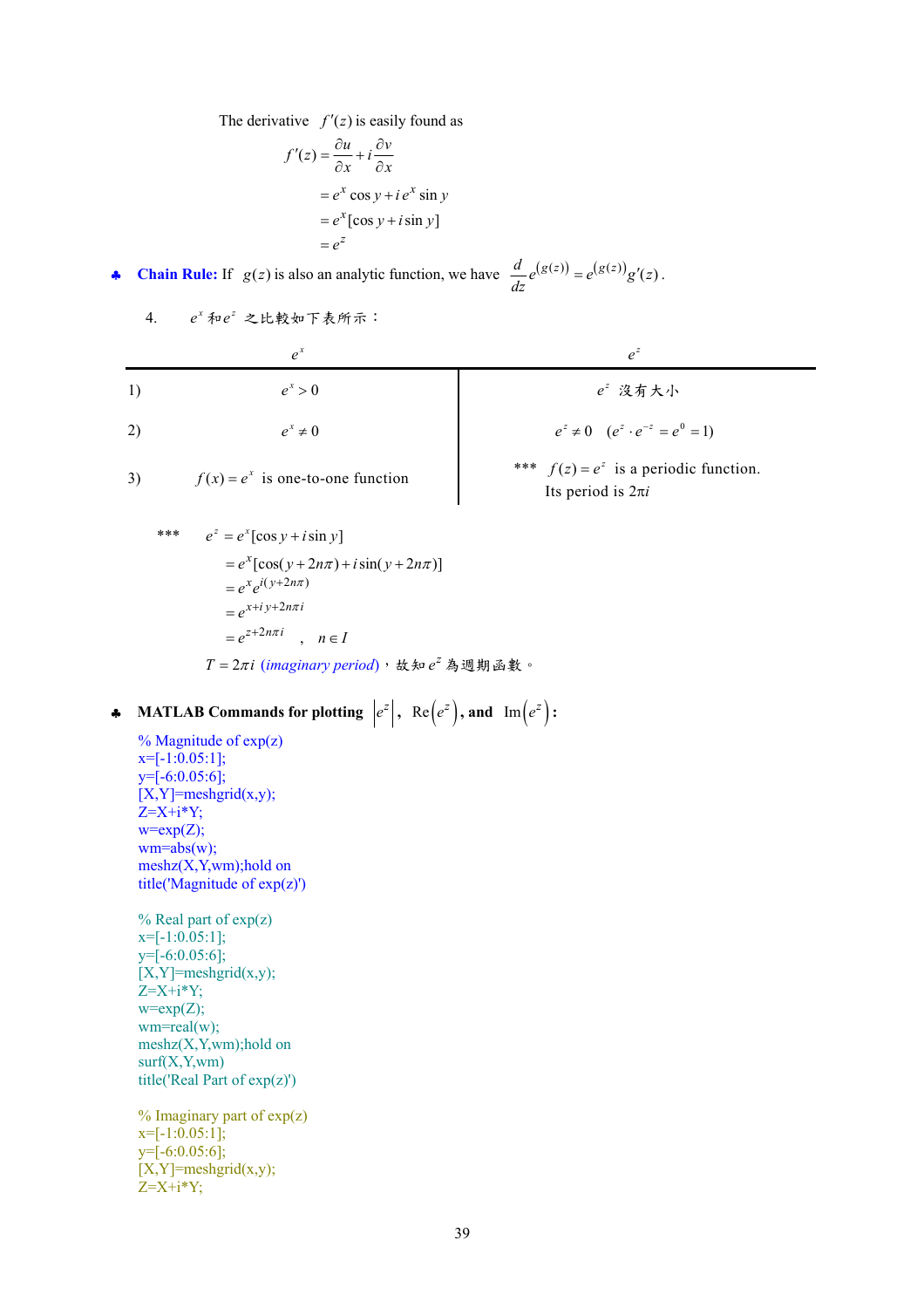$w=exp(Z);$  $wm=imag(w);$ meshz(X,Y,wm);hold on title('Imaginary Part of exp(z)')

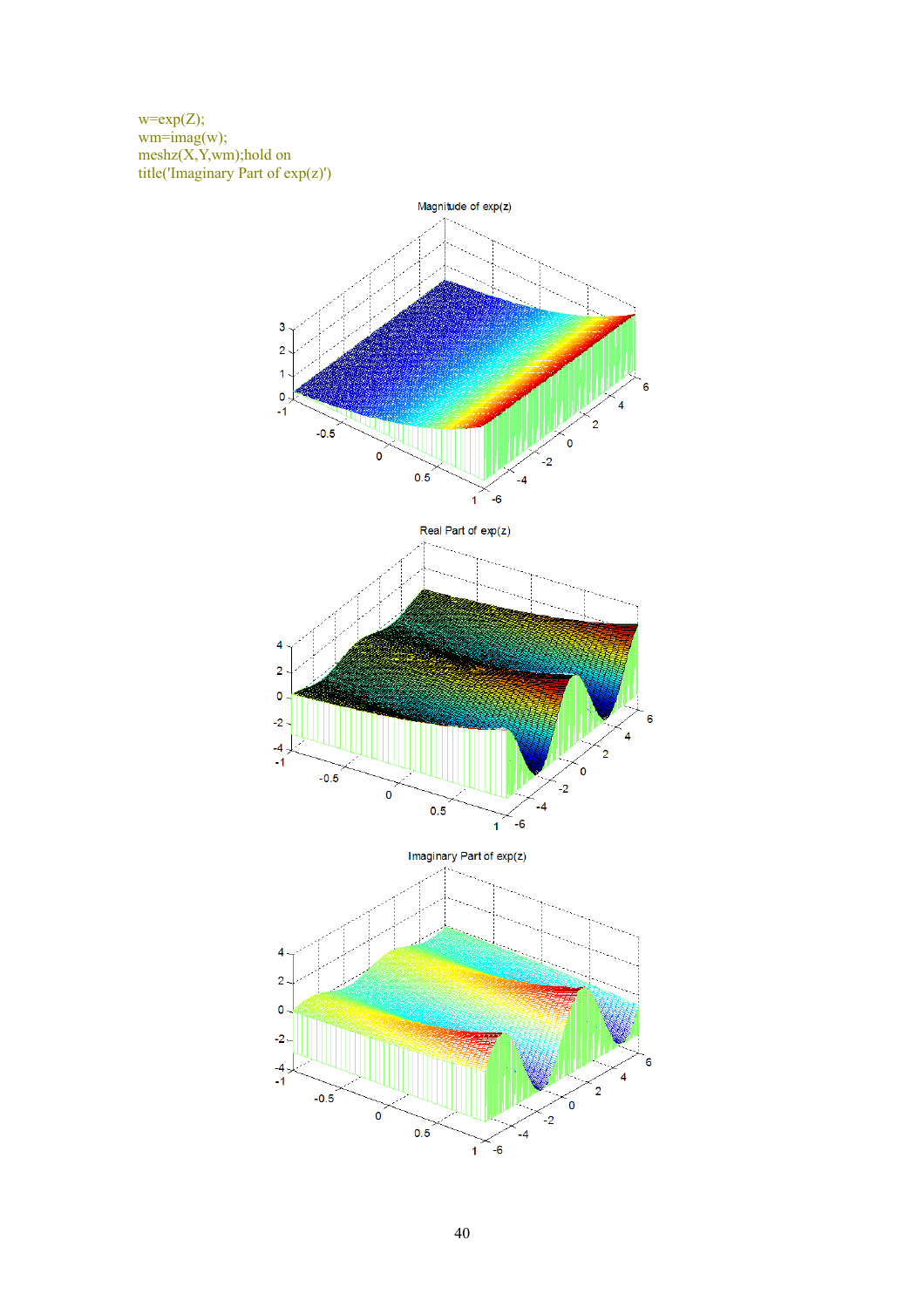5. For  $z = x + iy$ , we have 1)  $e^z \neq 0$ 2)  $|e^{iy}| = 1$  and  $|e^z| = e^x$  (The magnitude of  $e^z$  is determined by the real part of *z*.) 3) If  $e^z = 1 \Leftrightarrow z = 2k\pi i$ ,  $k = \text{constant}$ . 4) If  $e^{z_1} = e^{z_2} \iff z_1 - z_2 = 2k\pi i$ where  $k$  is an integer.  $\epsilon_{\text{pf}}$  1) From  $e^z \cdot e^{-z} = e^0 = 1$ , since the product is never zero, neither factor can be zero. Therefore,  $e^z \neq 0 \quad \forall \quad z \in C$ . 2)  $|e^{iy}| = \sqrt{\cos^2 y + \sin^2 y} = 1$ Since  $e^z = e^x [\cos y + i \sin y]$ , then  $|e^z| = |e^x| |\cos y + i \sin y|$  $= e^x \cdot 1$  $= e^x$ 3) Let  $e^{z} = e^{x} [\cos y + i \sin y] = 1$ thus  $\cos y = 1$  $\sin y = 0$ *x x*  $e^x$  cos  $y$  $e^x$  sin  $y$  $\int e^x \cos y =$  $\int e^x \sin y =$ Since  $e^x \neq 0 \quad \forall \quad x \in R$ , we see that  $\sin y = 0$ . Hence  $y = n\pi$ ,  $n \in I$ Because  $e^x > 0$  ⇒  $\cos y = 1$  (-1 不合)  $\Rightarrow$   $y = 2k\pi$ ,  $k \in I$ Thus, we seek that  $n = 2k$ . If we take  $e^x = 1 \implies x = 0$ 因此, *z* = *x* + *iy*  $= 0 + in\pi$ =  $2k\pi i$  ←此為必要條件 現在,尚須證明其充分條件亦成立,故 Suppose that  $z = 2k\pi i$ , where  $k \in I$ . Then, we obtain that  $e^z = e^{2k\pi i}$  $=$  cos  $2k\pi + i\sin 2k\pi$  $=1$ 4) Since  $e^{z_1} = e^{z_2} \Leftrightarrow e^{z_1-z_2} = 1$ Hence from the property 3), we have  $z_1 - z_2 = 2k\pi i$ , where  $k \in I$ . The theorem is thus established. Since  $e^z \neq 0 \quad \forall \quad z \in C$ , and  $e^z e^{-z} = 1$ We have that  $e^{-z} = \frac{1}{z^2}$ *e*  $e^{-z} = \frac{1}{z}$ 6. Let us show that  $e^{\overline{z}} = e^{\overline{z}}$  $\epsilon \mathbf{p}$ **f.**>  $e^{\overline{z}} = e^{\overline{x + iy}} = e^{x - iy}$  $= e^x (\cos y - i \sin y)$  $= e^x e^{-iy}$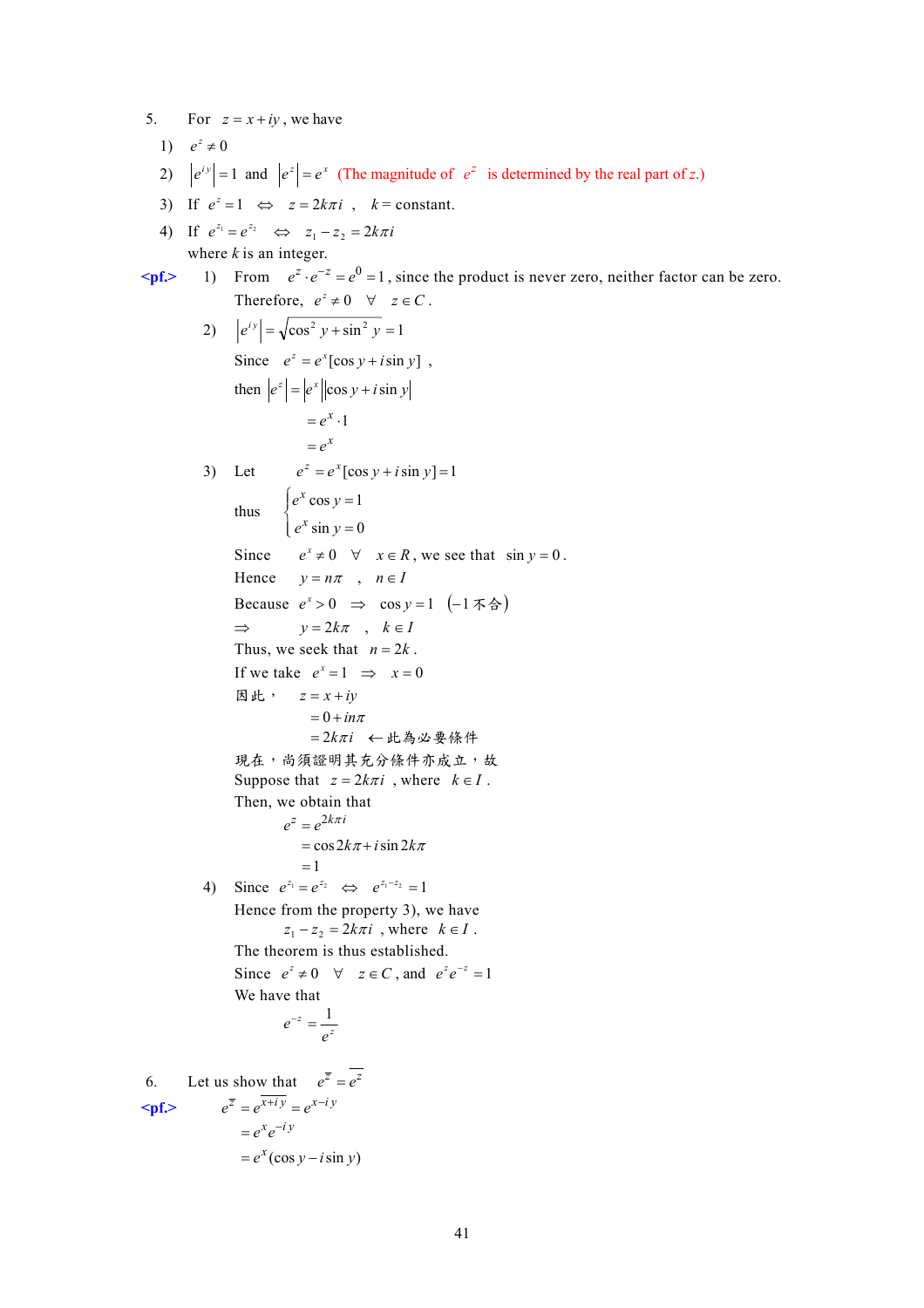$$
\overline{e^z} = \overline{e^x(\cos y + i \sin y)} = e^x(\cos y - i \sin y)
$$
  
Thus, we see that  $e^{\overline{z}} = \overline{e^z}$ 

#### ♣ **Some useful identities:**

- 1)  $e^{i0} = 1$ ,  $e^{i\pi/2} = i$ ,  $e^{i\pi} = -1$ ,  $e^{i3\pi/2} = -i = e^{-i\pi/2}$
- 2)  $e^{i\pi} + 1 = 0$
- 3) DeMoivre's Theorem:  $(\cos \theta + i \sin \theta)^n = \cos n\theta + i \sin n\theta$  or  $(e^{i\theta})^n = e^{in\theta}$ .
- 4) Complex functions of a real variable:  $f(t) = u(t) + iv(t)$ , where  $u(t)$  and  $v(t)$  are real.  $\implies$   $f'(t) = u'(t) + iv'(t)$

**Example 1** Find 
$$
\frac{d^7 \left[e^{2t} \cos(2t)\right]}{dt^7}
$$

#### **<Sol.>**

1. Direct differentiation ⇒ laborious !

2. Note that 
$$
e^{2t} \cos(2t) = \text{Re}\left(e^{2(1+i)t}\right)
$$
.

Let 
$$
f(t) = e^{2(1+i)t}
$$
. Then, we have

7

 $\frac{e^{2t}\cos(2t)}{1}$ .

*dt*

$$
f^{(7)}(t) = 2^{7} (1+i)^{7} e^{2(1+i)t} = 2^{7} \times (-8i)(1+i)e^{2(1+i)t}
$$

Thus,

$$
\frac{d^7 \left[e^{2t} \cos(2t)\right]}{dt^7} = \text{Re}\left[2^7 \times (-8i)(1+i)e^{2(1+i)t}\right] = \text{Re}\left\{2^{10} e^{2t} \left[\left(\sin 2t + \cos 2t\right) + i\left(\sin 2t - \cos 2t\right)\right]\right\}
$$

$$
= 2^{10} e^{2t} (\sin 2t + \cos 2t)
$$

**H.W. 1** (a) Suppose we want the *n*-th derivative, with respect to *t*, of  $f(t) = t/(t^2 + 1)$ . Notice that

 $f(t) = \text{Re}\left(\frac{1}{t-i}\right)$  and that the *n*-th derivative of the function in the brackets is exactly taken. Using the method of Example 1, as well as the binomial theorem (which perhaps should be reviewed), show that

$$
f^{(n)}(t) = \frac{(-1)n!(n+1)!}{(t^2+1)^{n+1}} \sum_{k=0}^{(n+1)/2} \frac{(-1)^k t^{n+1-2k}}{(2k)!(n+1-2k)!}, \text{ for } n \text{ odd,}
$$
  

$$
f^{(n)}(t) = \frac{n!(n+1)!}{(t^2+1)^{n+1}} \sum_{k=0}^{n/2} \frac{(-1)^k t^{n+1-2k}}{(2k)!(n+1-2k)!}, \text{ for } n \text{ even.}
$$

(b) Using the method of part (a), find similar expressions for the nth derivative of  $f(t) = 1/(t^2 + 1)$ .

Note that this function is identical to  $Im(1/(t-i))$ .

【本題摘自:**A. David Wunsch,** *Complex Variable with Applications***, 3rd ed., Exercise 3.1, Problem 24, Pearson Education, Inc., 2005**.】

**H.W. 2** The absolute magnitude of the expression

$$
P = 1 + e^{i\psi} + e^{i2\psi} + \dots + e^{i(N-1)\psi} = \sum_{n=0}^{N-1} e^{in\psi}
$$

is of interest in many problems involving radiation from N identical physical elements (e.g., antennas, loudspeakers). Here  $\psi$  is a real quantity that depends on the separation of the elements and the position of an observer of the radiation.  $|P|$  can tell us the strength of the radiation observed.

(a) Using the formula for the sum of a finite geometric series (see **H.W. 8** in page 6, lecture note of ch 01), show that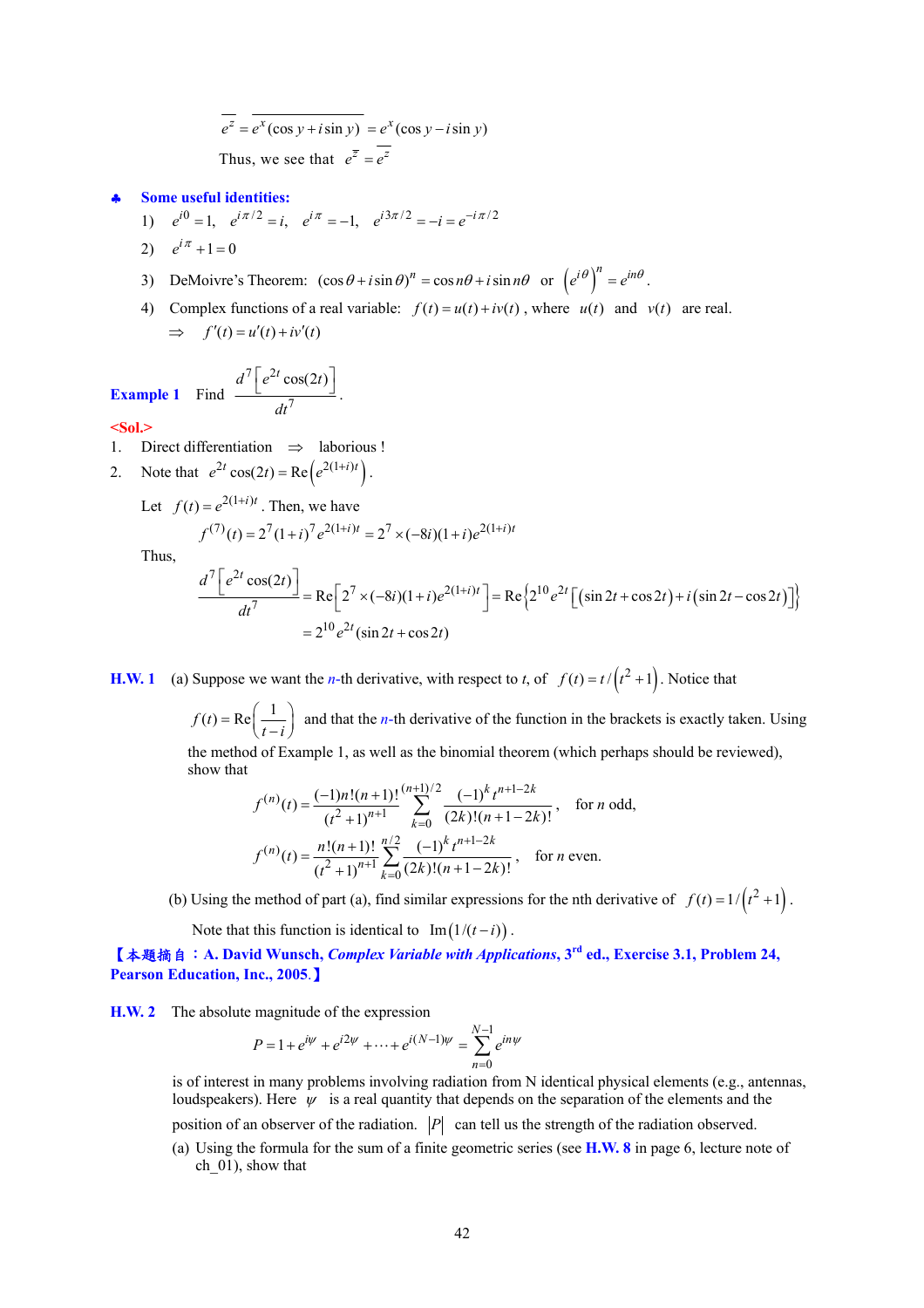$$
|P(\psi)| = \left| \frac{\sin N\psi/2}{\sin \psi/2} \right|
$$

(b) Find  $\lim_{\psi \to 0} |P(\psi)|$ .

(c) Use a calculator or a simple computer program to plot  $|P(\psi)|$  for  $0 \le \psi \le 2\pi$  when  $N = 3$ . 【本題摘自:**A. David Wunsch,** *Complex Variable with Applications***, 3rd ed., Exercise 3.1, Problem 25, Pearson Education, Inc., 2005**.】 **<Ans.>** 

(a) Let 
$$
z = e^{i\psi}
$$
, then  $P = 1 + z + z^2 + \dots + z^{N-1} = \frac{1 - z^{N-1+1}}{1 - z} = \frac{1 - z^N}{1 - z}$ .  
\n
$$
P(\psi) = \frac{1 - e^{iN\psi}}{1 - e^{i\psi}} = \frac{e^{iN\psi} - 1}{e^{i\psi} - 1} = \frac{e^{iN\psi/2}}{e^{i\psi/2}} \left[ \frac{e^{iN\psi/2} - e^{-iN\psi/2}}{e^{i\psi/2} - e^{-i\psi/2}} \right]
$$
\n
$$
\Rightarrow = \frac{e^{iN\psi/2}}{e^{i\psi/2}} \left[ \frac{(\cos(N\psi/2) + i\sin(N\psi/2)) - (\cos(N\psi/2) - i\sin(N\psi/2))}{(\cos(\psi/2) + i\sin(\psi/2)) - (\cos(\psi/2) + i\sin(\psi/2))} \right]
$$
\n
$$
= \frac{e^{iN\psi/2}}{e^{i\psi/2}} \frac{2i\sin(N\psi/2)}{2i\sin(\psi/2)}
$$

Thus, we have

$$
P(\psi)| = \left| \frac{e^{iN\psi/2}}{e^{i\psi/2}} \right| \left| \frac{2i\sin(N\psi/2)}{2i\sin(\psi/2)} \right| = \left| \frac{\sin(N\psi/2)}{\sin(\psi/2)} \right| \quad \text{2.2.2.2}
$$

(b) Consider

$$
\lim_{\psi \to 0} \left| \frac{\sin(N\psi/2)}{\sin(\psi/2)} \right| = \frac{N/2}{1/2} \frac{\cos(N\psi/2)}{\cos(\psi/2)} = N
$$

Thus, we have

$$
\lim_{\psi\to 0}|P(\psi)|=N
$$

(c) MATLAB commands: % H.W.1 part (c)  $N=3$ ; phi=[0:0.1:2\*pi];  $y=sin(N<sup>*</sup>phi)./sin(\phi hi);$  $Y=abs(y);$ plot(phi,Y)

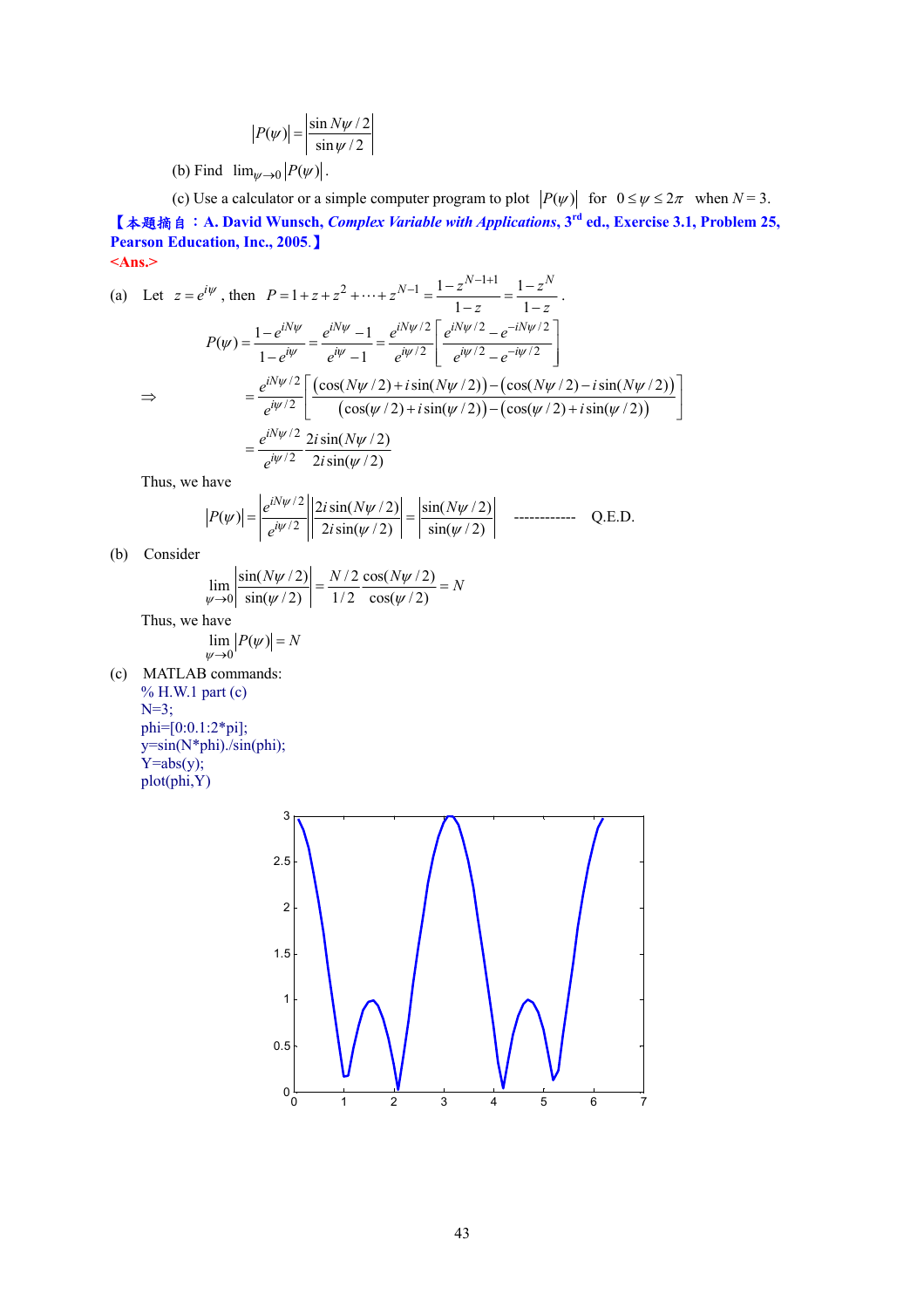## **§3-2 The Trigonometric Function**

1. Since  $e^{ix} = \cos x + i \sin x$ 

 $e^{-ix} = \cos x - i \sin x$ 

then we see that

$$
\begin{cases}\n\sin x = \frac{e^{ix} - e^{-ix}}{2i} \\
\cos x = \frac{e^{ix} + e^{-ix}}{2} \Rightarrow \quad \text{M} \land \text{m} \text{ with } x = \frac{e^{x} - e^{-x}}{2} \\
\cosh x = \frac{e^{x} + e^{-x}}{2} \Rightarrow \quad \text{M} \land \text{m} \text{ with } x = \frac{e^{x} + e^{-x}}{2}\n\end{cases}
$$

1) Given any complex number *z*, we define

$$
\sin z = \frac{e^{iz} - e^{-iz}}{2i}
$$

$$
\cos z = \frac{e^{iz} + e^{-iz}}{2}
$$

2) The functions  $\sin z$  and  $\cos z$  are analytic for all values of *z*. Moreover,

$$
\frac{d}{dz}\sin z = \frac{ie^{iz} + ie^{-iz}}{2i}
$$
\n
$$
= \frac{e^{iz} + e^{-iz}}{2}
$$
\n
$$
= \cos z
$$
\n
$$
\frac{d}{dz}\cos z = \frac{ie^{iz} - ie^{-iz}}{2}
$$
\n
$$
= \frac{-(e^{iz} - e^{-iz})}{2i}
$$
\n
$$
= -\sin z
$$

2. 底下是一些三角函數和 Hyperbolic Function 的性質:

1) 
$$
\cos^2 x + \sin^2 x = 1
$$
,  
\n $\cosh^2 x - \sinh^2 x = 1$ 

2) 
$$
\int \frac{1}{\sqrt{1 - x^2}} dx = \sin^{-1} x + c,
$$

$$
\int \frac{1}{\sqrt{1 + x^2}} dx = \sinh^{-1} x + c
$$

3) 
$$
\mathcal{L} \{\sin \omega t\} = \frac{\omega}{s^2 + \omega^2}
$$
,  
 $\mathcal{L} \{\sinh \omega t\} = \frac{\omega}{s^2 - \omega^2}$ 

4) 
$$
\mathcal{L}\left\{\cos \omega t\right\} = \frac{s}{s^2 + \omega^2}
$$
,  
 $\mathcal{L}\left\{\cosh \omega t\right\} = \frac{s}{s^2 - \omega^2}$ 

3. If  $z = x + iy$ , then

- 1)  $\sin z = \sin x \cosh y + i \cos x \sinh y$
- 2)  $\cos z = \cos x \cosh y i \sin x \sinh y$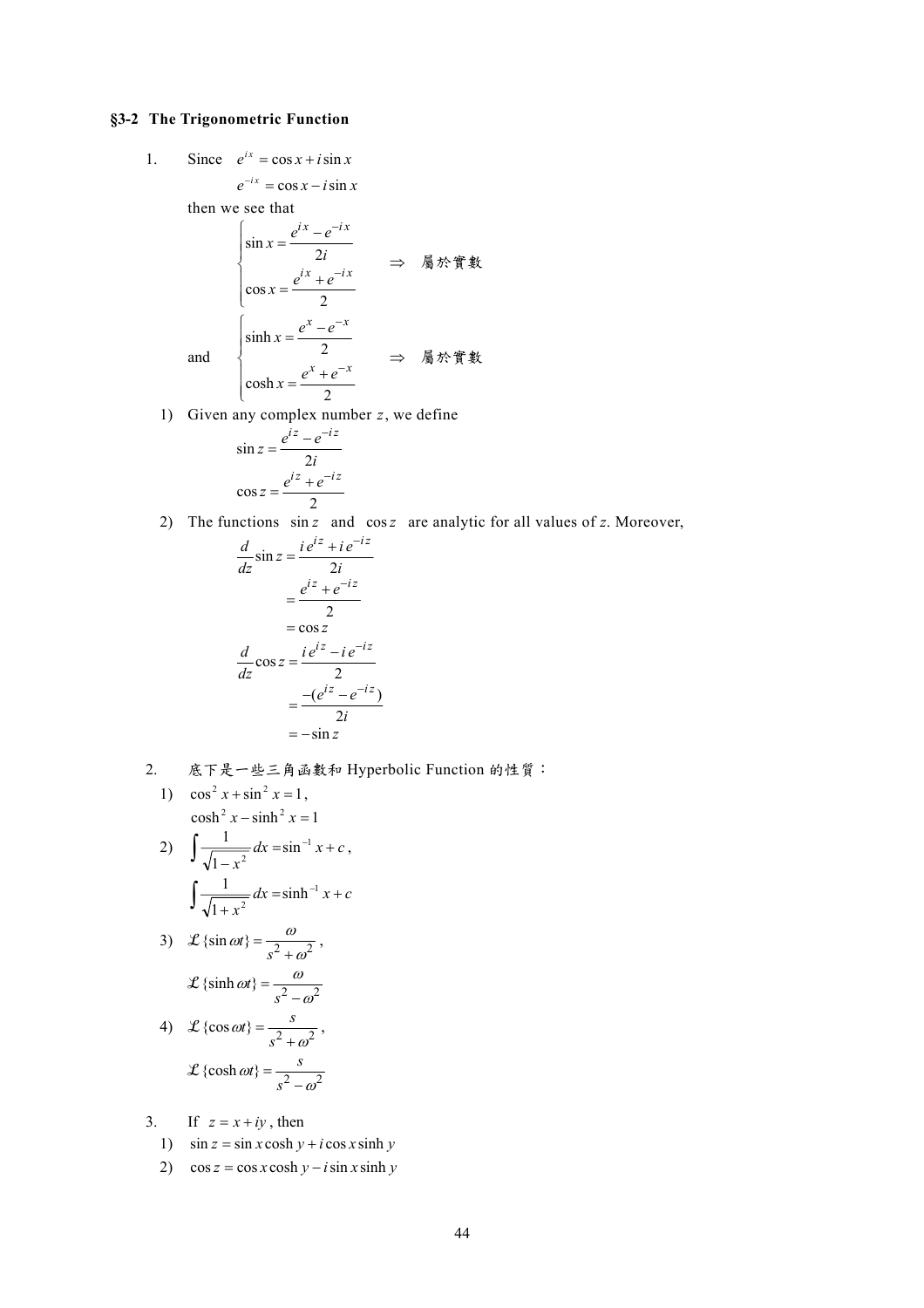\n
$$
\begin{aligned}\n &\text{snr} = \frac{e^{t^2} - e^{-t^2}}{2t} \\
 &= \frac{e^{t(x+iy)} - e^{-t(x+iy)}}{2t} \\
 &= \frac{e^{-y - tx} - e^{-y - tx}}{2t} \\
 &= \frac{e^{y}[\cos x + i\sin x] - e^{y}[\cos x - i\sin x]}{2t} \\
 &= \frac{\cos x(e^{-y} - e^{y}) + i\sin x(e^{-y} + e^{y})}{2t} \\
 &= i\cos \frac{e^{-y} - e^{y}}{2t} + \sin x \frac{e^{-y} + e^{y}}{2t} \\
 &= \sin x \cosh y + i\cos x \sinh y \\
 &= \sin x \cosh y + i\cos x \sinh y \\
 &= \sin x \cosh y + i\cos x \sinh y \\
 &= \sin x \cosh y + i\cos x \sinh y \\
 &= \sin x \sinh y\n \end{aligned}
$$
\n\n
$$
\begin{aligned}\n &\text{snr} = z - \frac{z^3}{3t} + \frac{z^5}{3t} + \cdots = \sum_{n=0}^{\infty} \frac{(-1)^n z^{2n+1}}{(2n+1)!} \\
 &= \sinh z = z + \frac{z^3}{3t} + \frac{z^5}{5t} + \cdots = \sum_{n=0}^{\infty} \frac{z^{2n+1}}{(2n+1)!} \\
 &= \sinh z = i\sin z\n \end{aligned}
$$
\n\n
$$
\begin{aligned}\n &\text{snr} = z + \frac{z^3}{3t} + \frac{z^4}{5t} + \cdots = \sum_{n=0}^{\infty} \frac{z^{2n+1}}{(2n+1)!} \\
 &= \sinh z = -\frac{z^2}{2t} + \frac{z^4}{4t} + \cdots = \sum_{n=0}^{\infty} \frac{z^{2n}}{(2n)!} \\
 &= \cos kz = -\cos kz\n \end{aligned}
$$
\n\n
$$
\begin{aligned}\n &\text{snr} = \cos z \\
 &= \cos z\n \end{aligned}
$$
\n\n
$$
\begin{aligned}\n &\text{snr} = \sin x \cosh y + i\cos x \sinh y \\
 &= \cos x \cosh y - i\sin x \sinh y \\
 &
$$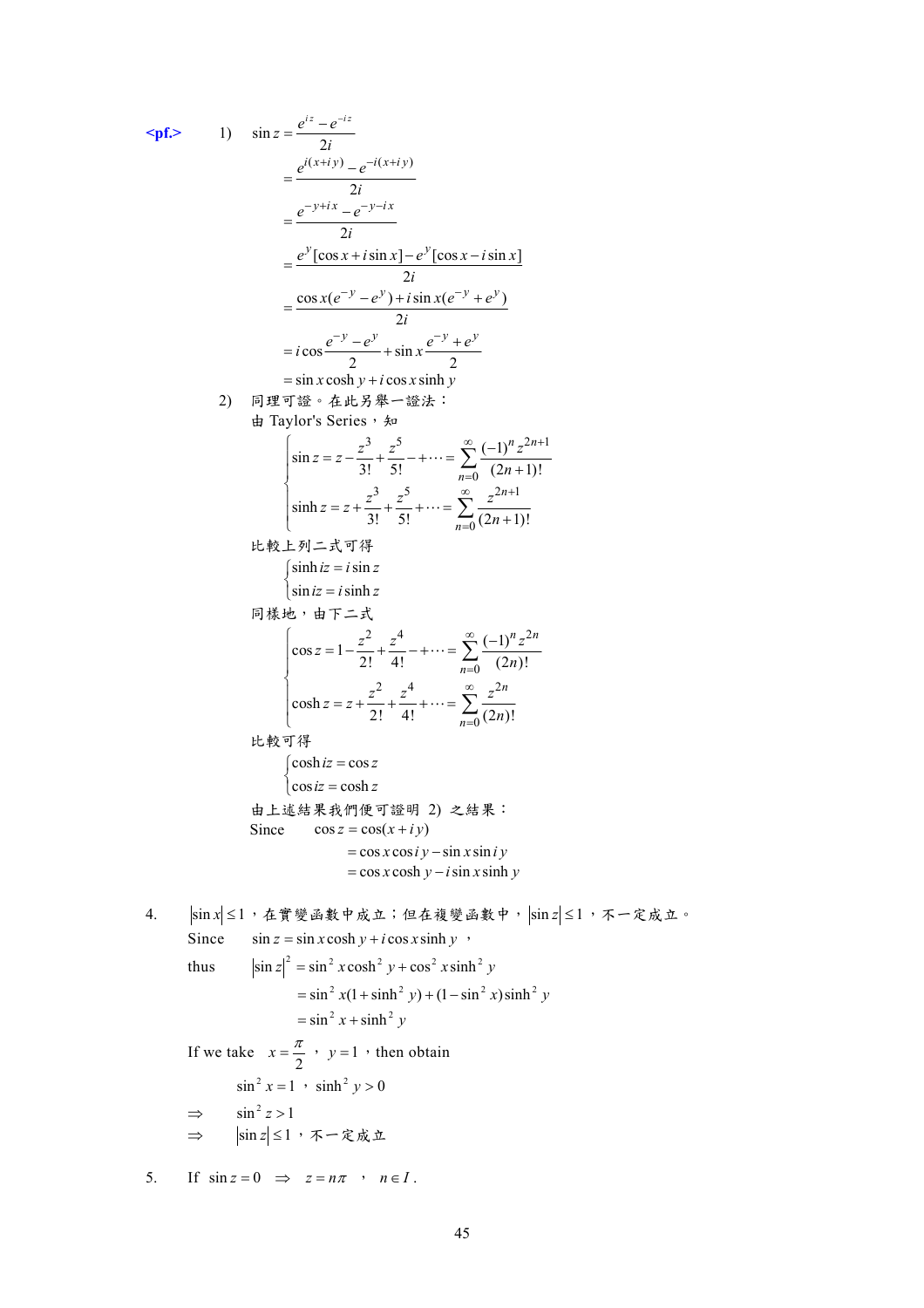From  $\sin z = \frac{e^{iz} - e^{-iz}}{2i} = 0$  $z = \frac{e^{iz} - e^{-iz}}{2i}$  $\Rightarrow$   $e^{iz} = e^{-iz} \Rightarrow e^{2iz} = 1$  $\Rightarrow$   $e^{i(2x+i2y)} = 1$  $\Rightarrow$   $e^{-2y} [\cos 2x + i \sin 2x] = 1$  $\Rightarrow$   $\sin 2x = 0$ Since  $e^{2y} > 0$  , when  $\sin 2x = 0$ , we know  $\cos 2x = \pm 1$ But in this case we must take  $\cos 2x = +1$  (如此  $e^{2y} > 0$  才能配合題意之要求).  $\Rightarrow$  2*x* = 2*n* $\pi$   $\Rightarrow$  *x* = *n* $\pi$ 而因  $\cos 2x = 1$ , 故取  $e^{-2y} = 1$ 故知  $y = 0$  $\Rightarrow$  *z* = *x* + *iy*  $=n\pi+i0$  $=n\pi$ ,  $n \in I$ 6. If  $\cos z = 0 \Rightarrow z = \left(n + \frac{1}{2}\right)\pi$ ,  $n \in I$ . From  $\cos z = \frac{e^{iz} + e^{-iz}}{2} = 0$ , we see that  $e^{iz} = e^{-iz}$ .  $\Rightarrow$   $e^{i2z} = -1$  $\Rightarrow$   $e^{-2y} [\cos 2x + i \sin 2x] = -1$ Then, we have  $\sin 2x = +0$ . Since  $e^{-2y} > 0$  , when  $\sin 2x = 0$ , we know that  $\cos 2x = \pm 1$ . But in this case we must take  $\cos 2x = -1$  (such that they satisfy  $e^{-2y} > 0$ ,  $e^{-2y} \cos 2x = -1$ ).  $\Rightarrow 2x = (2n+1)\pi$  $\Rightarrow$   $x = \left(n + \frac{1}{2}\right)\pi$ 又因  $\cos 2x = -1$ ,故取 $e^{-2y} = 1$ 。  $\Rightarrow -2y = 0 \Rightarrow y = 0$ 故 *z* = *x* + *iy*  $\left(n+\frac{1}{2}\right)\pi+i0$ 1  $n+\frac{1}{2}\bigg[\pi$  $=\left(n+\frac{1}{2}\right)\pi +$  $=\left(n+\frac{1}{2}\right)$ *y x*   $-3\pi$   $-2\pi$   $-\pi$  | 0  $\pi$  2π 3π *y x* 0  $\frac{\pi}{2}$  $\frac{3}{2-\pi}$   $\frac{1}{-\pi}$ 2  $-\frac{1}{\pi}$   $\frac{1}{\pi}$ 2  $\frac{1}{\pi} \pi \frac{3}{2} \pi$  $\frac{3}{\pi}$   $\frac{5}{\pi}$ <br>2 2 5

7. Given the complex number *z*, we define

1) 
$$
\tan z = \frac{\sin z}{\cos z}, \quad z \neq \left(n + \frac{1}{2}\right)\pi
$$
  
2)  $\cot z = \frac{\cos z}{\sin z}, \quad z \neq n\pi$ 

3) 
$$
\sec z = \frac{1}{\cos z}, \quad z \neq \frac{\pi}{2} + n\pi
$$

- 4)  $\csc z = \frac{1}{\sin z}, \quad z \neq n\pi$ where  $n \in I$  in all above cases.
- 5) tan *z* and cot *z* both have a fundamental period of  $\pi$ .
- 6) sec *z* and  $csc z$  both have a fundamental period of  $2\pi$ .

8. tan *z* , cot *z* , sec *z* and csc *z* are analytic functions of *z* except for the above mentioned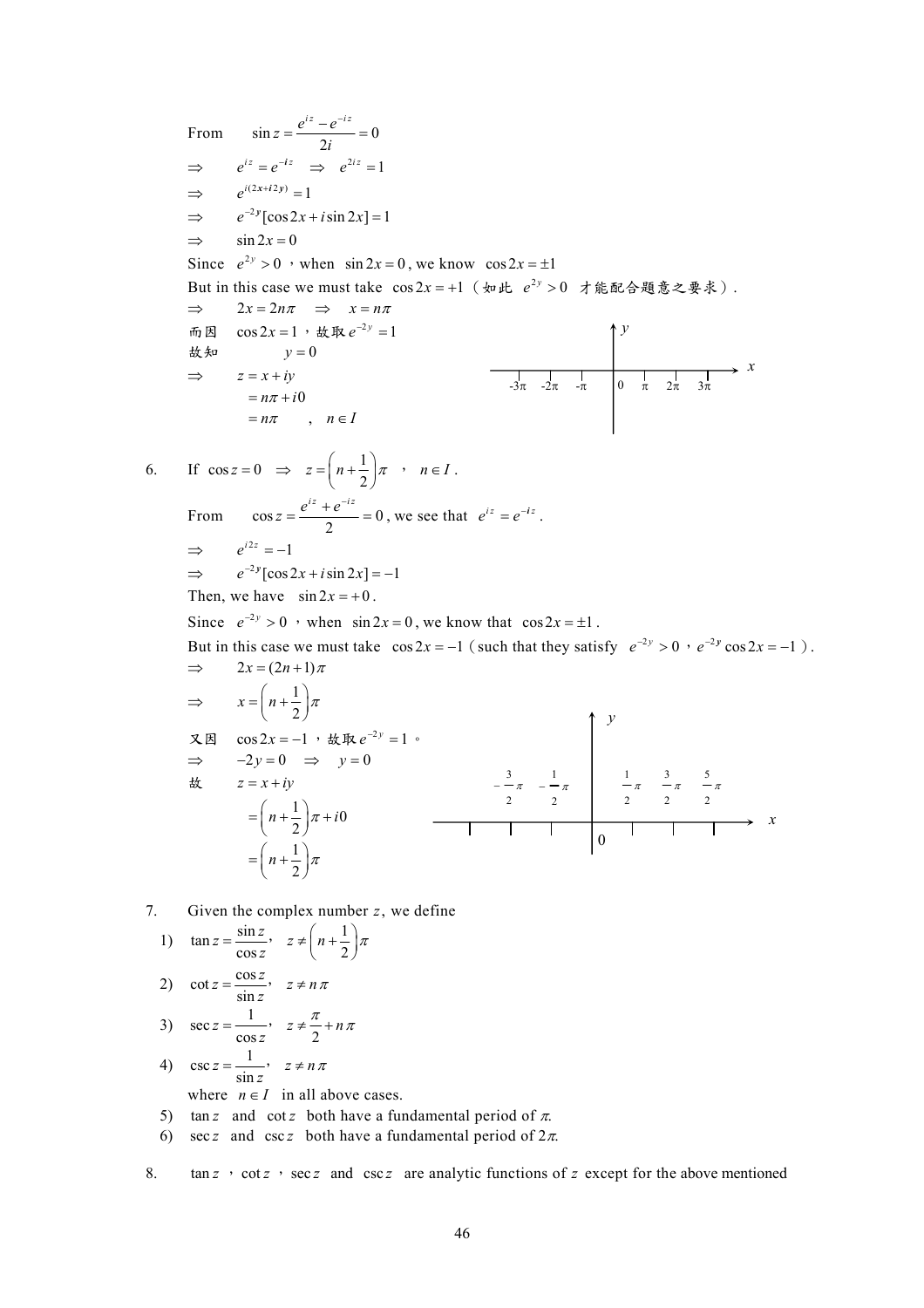limiting values. We can define that

1) 
$$
\frac{d}{dz}(\tan z) = \sec^2 z
$$
,  $z \neq \frac{\pi}{2} + n\pi$   
\n2)  $\frac{d}{dz}(\cot z) = -\csc^2 z$ ,  $z \neq n\pi$   
\n3)  $\frac{d}{dz}(\sec z) = \sec z \tan z$ ,  $z \neq \frac{\pi}{2} + n\pi$   
\n4)  $\frac{d}{dz}(\csc z) = -\csc z \cot z$ ,  $z \neq n\pi$   
\nwhere in all cases,  $n \in I$ .  
\n9. If  $z = x + iy$ , then  
\n1)  $\sin \overline{z} = \sin \overline{z}$ ,  $\cos \overline{z} = \overline{\cos z}$   
\n $\leq \text{pf.}$   $\sin \overline{z} = \sin(\overline{x} + iy) = \sin(x - iy)$   
\n $= \sin x \cos y - \cos x \sin y$   
\n $= \sin x \cosh y - i \cos x \sinh y$   
\n $\Rightarrow \sin \overline{z} = \overline{\sin z}$   
\n $\sin z = \sin x \cosh y + i \cos x \sinh y$   
\n $\overline{\sin z} = \sin x \cosh y - i \cos x \sinh y$   
\n $\overline{\sin y} = \cos \overline{z}$   
\n2)  $|\sin z|^2 = \sin^2 x + \sinh^2 y$   
\n3)  $|\cos z|^2 = \cos^2 x + \sinh^2 y$   
\n4)  $\sin^2 z + \cos^2 z = 1$   
\n5)  $\sin(z_1 \pm z_2) = \sin z_1 \cos z_2 \pm \cos z_1 \sin z_2$   
\n6)  $\cos(z_1 \pm z_2) = \cos z_1 \cos z_2 \mp \sin z_1 \sin z_2$   
\n7)  $\sin(\frac{\pi}{2} - z) = \cos z$   
\n8)  $\sin 2z = 2 \sin z \cos z$   
\n9)  $\cos 2z = \cos^2 z - \sin^2 z$   
\n10. Let us show that  
\n $\tan(z_1 + z_2) = \frac{\tan z_1 + \tan z_2}{1 - \tan z_1 \tan z_2}$ <

$$
\begin{aligned}\n &\text{expf.}} \quad \tan(z_1 + z_2) = \frac{\sin(z_1 + z_2)}{\cos(z_1 + z_2)} \\
 &= \frac{\sin z_1 \cos z_2 + \cos z_1 \sin z_2}{\cos z_1 \cos z_2 - \sin z_1 \sin z_2} \\
 &= \frac{\tan z_1 + \tan z_2}{1 - \tan z_1 \tan z_2}\n \end{aligned}
$$

- $\triangle$  **MATLAB Commands for plotting**  $|\cos(z)|$ **:** 
	- % Magnitude of cos(z)  $x=[-6:0.05:6];$ y=[-1:0.05:1];  $[X, Y]$ =meshgrid $(x,y)$ ;  $Z=X+i*Y;$  $w = cos(Z);$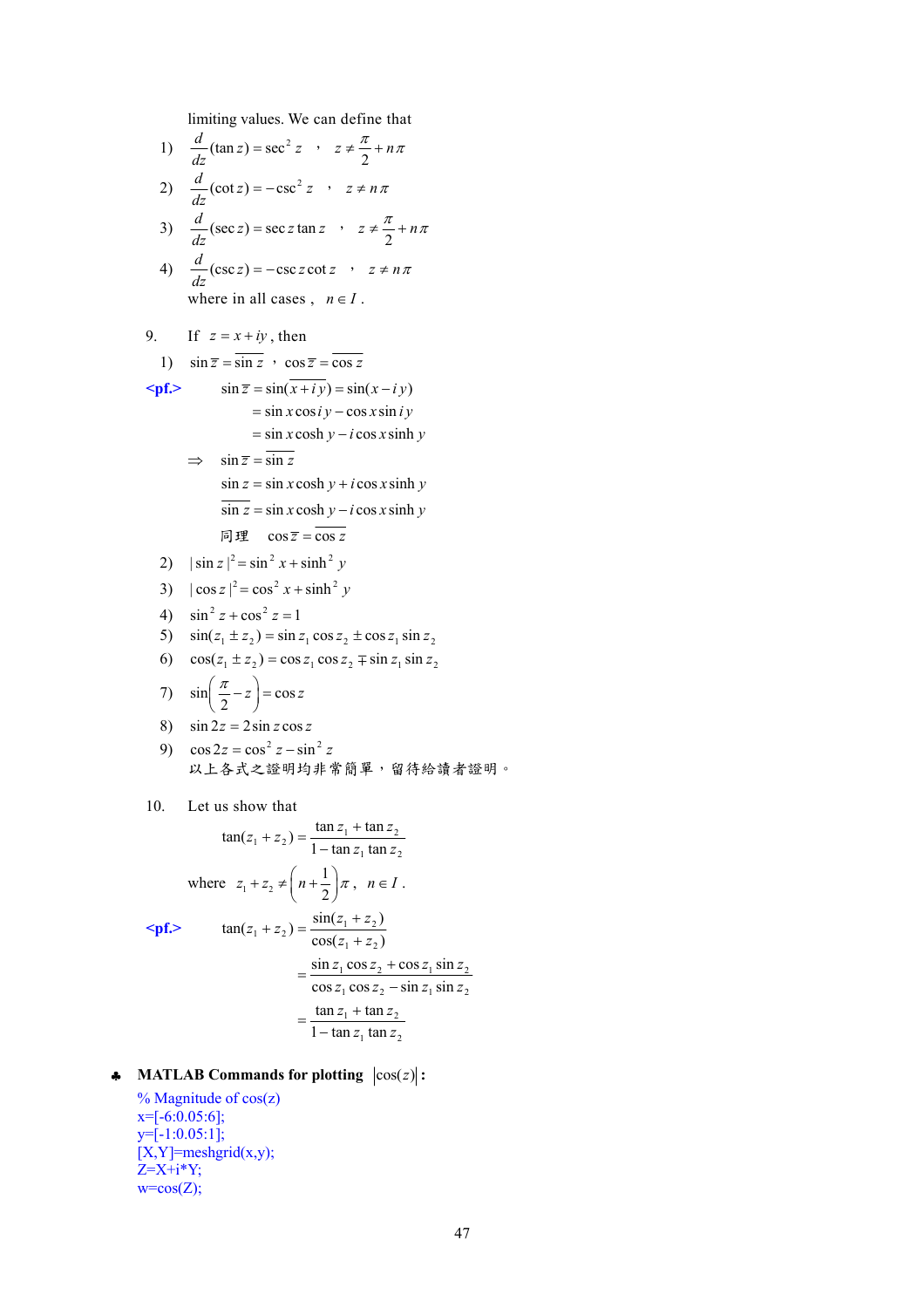$wm = abs(w);$ meshz(X,Y,wm);hold on title('Magnitude of cos(z)')



## **H.W.1** Let  $f(z) = \sin(1/z)$ .

- (a) Express this function in the form  $u(x, y) + iv(x, y)$ . Where in the complex plane is this function analytic?
- (b) What is the derivative of  $f(z)$ ? Where in the complex plane  $f'(z)$  is analytic?

【本題摘自:**A. David Wunsch,** *Complex Variable with Applications***, 3rd ed., Exercise 3.2, Problem 22, Pearson Education, Inc., 2005**.】

## **<Ans.>**

(a) Since  $f(z) = \sin(1/z)$ , where  $1/z$  is analytic except for  $z = 0$ . But, sinz is analytic for all z. Therefore, we have  $sin(1/z)$  is analytic for all  $z \neq 0$ .

Since  $z = x + iy$ , we have

$$
\sin(1/z) = \sin\left(\frac{x - iy}{x^2 + y^2}\right) = \sin\left(\frac{x}{x^2 + y^2} - i\frac{y}{x^2 + y^2}\right)
$$
  
=  $\sin\left(\frac{x}{x^2 + y^2}\right)\cosh\left(\frac{y}{x^2 + y^2}\right) - i\cos\left(\frac{x}{x^2 + y^2}\right)\sinh\left(\frac{y}{x^2 + y^2}\right)$ 

where

$$
u(x, y) = \sin\left(\frac{x}{x^2 + y^2}\right) \cosh\left(\frac{y}{x^2 + y^2}\right) \text{ and } v(x, y) = \cos\left(\frac{x}{x^2 + y^2}\right) \sinh\left(\frac{y}{x^2 + y^2}\right)
$$
  
(b) 
$$
\frac{d}{dz} \sin(1/z) = \cos(1/z) \left(-\frac{1}{z^2}\right) \text{ .......}
$$
 analytic for all  $z \neq 0$ .

**H.W. 2** Show that  $\tan z = \frac{\sin(2x) + i \sinh(2y)}{\cos(2x) + \cosh(2y)}$  $cos(2x) + cosh(2y)$ 

【本題摘自:**A. David Wunsch,** *Complex Variable with Applications***, 3rd ed., Exercise 3.2, Problem 28, Pearson Education, Inc., 2005**.】

**<Ans.>** 

Since

$$
\tan z = \frac{\sin z}{\cos z} = \frac{\sin x \cosh y + i \cos x \sinh y}{\cos x \cosh y - i \sin x \sinh y}
$$

$$
= \frac{(\sin x \cosh y + i \cos x \sinh y)(\cos x \cosh y - i \sin x \sinh y)}{\cos^2 x \cosh^2 y + \sin^2 x \sinh^2 y} = \frac{N}{D}
$$

Consider the denominator *D*: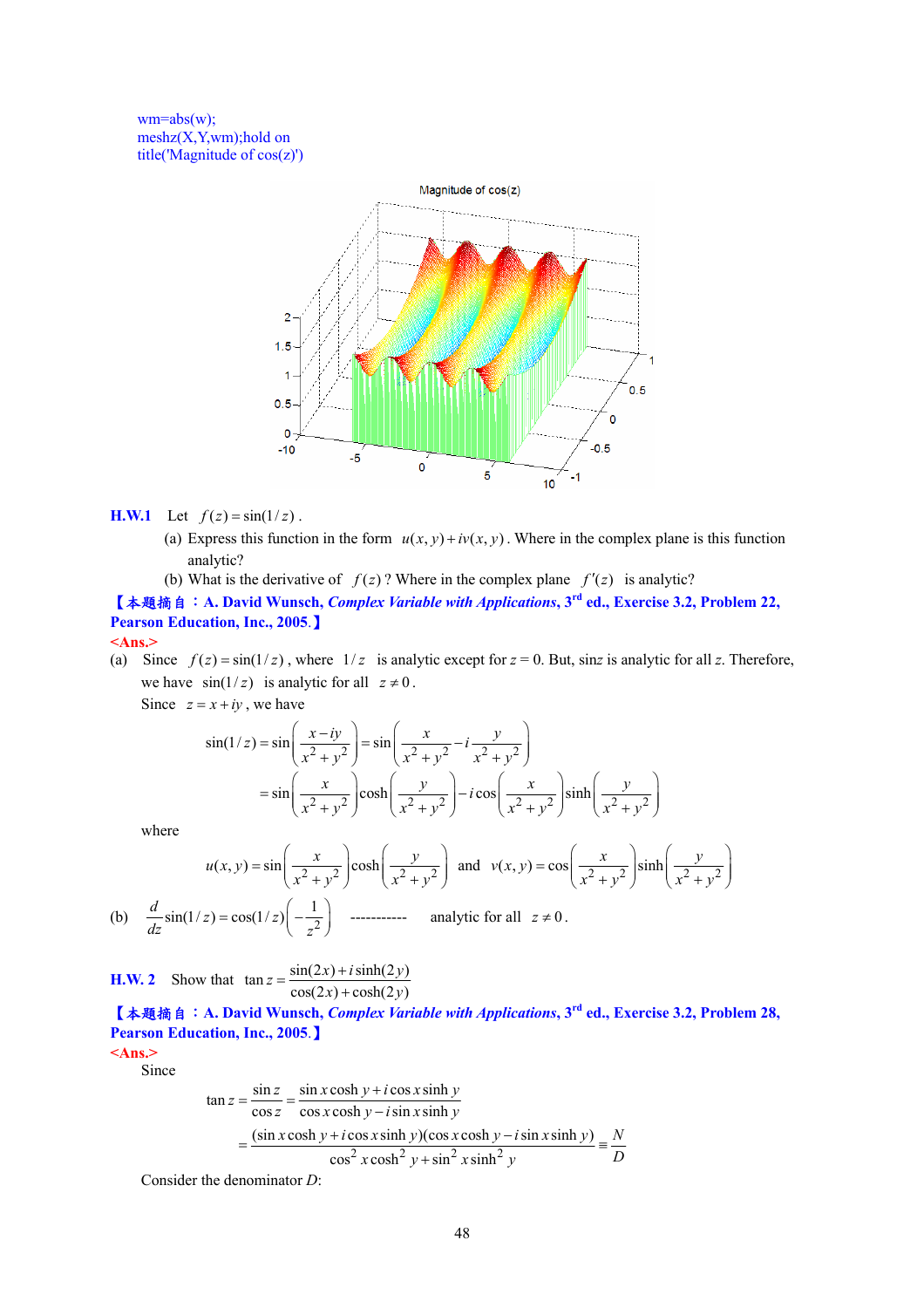$$
\cos^2 x \cosh^2 y + \sin^2 x \sinh^2 y = \cosh^2 y \left(1 - \sin^2 x\right) + \sin^2 x \left(\cosh^2 y - 1\right)
$$
  
=  $\cosh^2 y - \sin^2 x$   
=  $\frac{(1 + \cosh 2y) - [1 - \cos(2x)]}{2}$   
=  $\frac{1}{2} [\cosh(2y) + \cos(2x)] = D$ 

Now, consider the numerator *N*: The real part of *N* is

 $\cosh^2 y \sin x \cos x - \sinh^2 y \sin x \cos x$ 

$$
= \sin x \cos x \left(\cosh^2 y - \sinh^2 y\right) = \sin x \cos x = \frac{1}{2}\sin(2x)
$$

Then, consider the imaginary part of numerator:

 $\cos^2 x \cosh y \sinh y + \sin^2 x \cosh y \sinh y$ 

$$
= \sinh y \cosh y \left( \cos^2 x + \sin^2 x \right) = \sinh y \cosh y = \frac{1}{2} \sinh(2y)
$$

Thus, we have

$$
\frac{N}{D} = \frac{\frac{1}{2}\sin(2x) + i\frac{1}{2}\sinh(2y)}{\frac{1}{2}(\cosh 2y + \cos 2x)}
$$

This implies that

$$
\tan z = \frac{\sin(2x) + i \sinh(2y)}{\cos(2x) + \cosh(2y)} \quad \text{---}
$$
 Q.E.D.

**H.W. 3** (a) Since  $\sin z = \sin x \cosh y + i \cos x \sinh y$  and  $|\sinh y| \le \cosh y$ , show that

 $|\sinh y| \le |\sin z| \le \cosh y$ .

(b) Derive a comparable double inequality for  $|\cos z|$ .

【本題摘自:**A. David Wunsch,** *Complex Variable with Applications***, 3rd ed., Exercise 3.2, Problem 30, Pearson Education, Inc., 2005**.】

**<Ans.>** 

(a) Since  $\sin z = \sin x \cosh y + i \cos x \sinh y$ , we have

$$
|\sin z| = |\sin x \cosh y + i \cos x \sinh y|
$$
  
\n
$$
= \sqrt{\sin^2 x \cosh^2 y + \cos^2 x \sinh^2 y}
$$
  
\n
$$
\leq \sqrt{\sin^2 x \cosh^2 y + \cos^2 x \cosh^2 y}
$$
  $\therefore$   $|\sinh y| \leq \cosh y$   
\n
$$
= \sqrt{\cosh^2 y (\sin^2 x + \cos^2 x)}
$$
  
\n
$$
= \sqrt{\cosh^2 y} = |\cosh y| = \cosh y \quad (\text{since } \cosh y \text{ is positive!})
$$
  
\n
$$
\therefore \quad |\sin z| \leq \cosh y
$$

On the other hand, we have

$$
|\sin z| = \sqrt{\sin^2 x \cosh^2 y + \cos^2 x \sinh^2 y}
$$
  
\n
$$
\ge \sqrt{\sin^2 x \sinh^2 y + \cos^2 x \sinh^2 y}
$$
  $\therefore$   $|\sinh y| \le \cosh y$   
\n
$$
= \sqrt{\sinh^2 y (\sin^2 x + \cos^2 x)}
$$
  
\n
$$
= \sqrt{\sinh^2 y} = |\sinh y|
$$
  
\n
$$
\Rightarrow
$$
  $|\sinh y| \le |\sin z|$    
\n
$$
\Rightarrow
$$
  $|\sinh y| \le |\sin z|$    
\n
$$
\therefore
$$
 (2)  
\nFrom Eqs.(1) and (2), we conclude that  
\n $|\sinh y| \le |\sin z| \le \cosh y$    
\n $\therefore$    
\nQ.E.D.  
\nSince  $\cos z = \cos x \cosh y - i \sin x \sinh y$  we have

(b) Since  $\cos z = \cos x \cosh y - i \sin x \sinh y$ , we have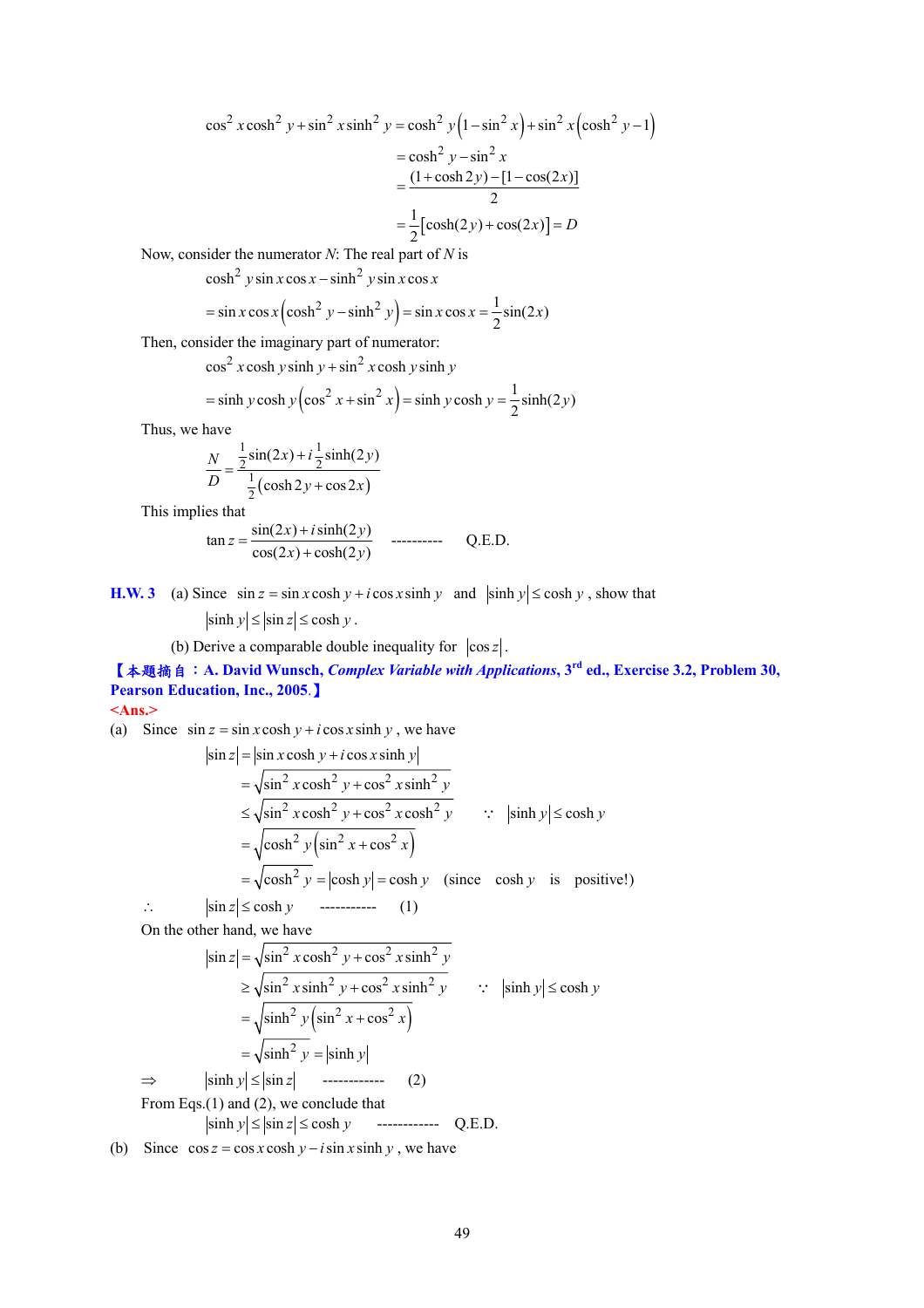$$
|\cos z| = |\cos x \cosh y - i \sin x \sinh y|
$$
  
\n
$$
= \sqrt{\cos^2 x \cosh^2 y + \sin^2 x \sinh^2 y}
$$
  
\n
$$
\leq \sqrt{\cos^2 x \cosh^2 y + \sin^2 x \cosh^2 y}
$$
  $\therefore$   $|\sinh y| \leq \cosh y$   
\n
$$
= \sqrt{\cosh^2 y (\sin^2 x + \cos^2 x)}
$$
  
\n
$$
= \sqrt{\cosh^2 y} = |\cosh y| = \cosh y \text{ (since } \cosh y \text{ is positive!})
$$
  
\n
$$
\therefore |\cos z| \leq \cosh y
$$
  $\text{-(10)}$   
\nSimilarly, we have  
\n
$$
|\cos z| = \sqrt{\cos^2 x \cosh^2 y + \sin^2 x \sinh^2 y}
$$
  
\n
$$
\geq \sqrt{\sin^2 x \sinh^2 y + \cos^2 x \sinh^2 y}
$$
  $\therefore |\sinh y| \leq \cosh y$   
\n
$$
= \sqrt{\sinh^2 y (\sin^2 x + \cos^2 x)}
$$
  
\n
$$
= \sqrt{\sinh^2 y} = |\sinh y|
$$
  
\n
$$
\Rightarrow |\sinh y| \leq |\cos z|
$$
  $\text{-(21)}$   
\nFrom Eqs.(3) and (4), we conclude that  
\n $|\sinh y| \leq |\cos z| \leq \cosh y$   $\text{-(31)}$   
\n $|\sinh y| \leq |\cos z| \leq \cosh y$ 

**H.W. 4** Find all roots of the equation  $\sin z = \cosh 4$ . **<Ans.>**  $z = \left(\frac{\pi}{2} + 2n\pi\right) \pm 4i, \quad n = 0, \pm 1, \pm 2, \cdots$ 

【本題摘自:**James Ward Brown and Ruel V. Churchill,** *Complex Variables and Applications***, 6rd ed., Exercise 24, Problem 16, McGraw-Hill, Inc., 2005**.】

**H.W. 5** Find all roots of the equation  $\cos z = 2$ .

**<Ans.>**  $z = 2n\pi + i \cosh^{-1} 2$  or  $2n\pi \pm i \ln(2 + \sqrt{3})$ ,  $n = 0, \pm 1, \pm 2, \cdots$ 

【本題摘自:**James Ward Brown and Ruel V. Churchill,** *Complex Variables and Applications***, 6rd ed., Exercise 24, Problem 17, McGraw-Hill, Inc., 2005**.】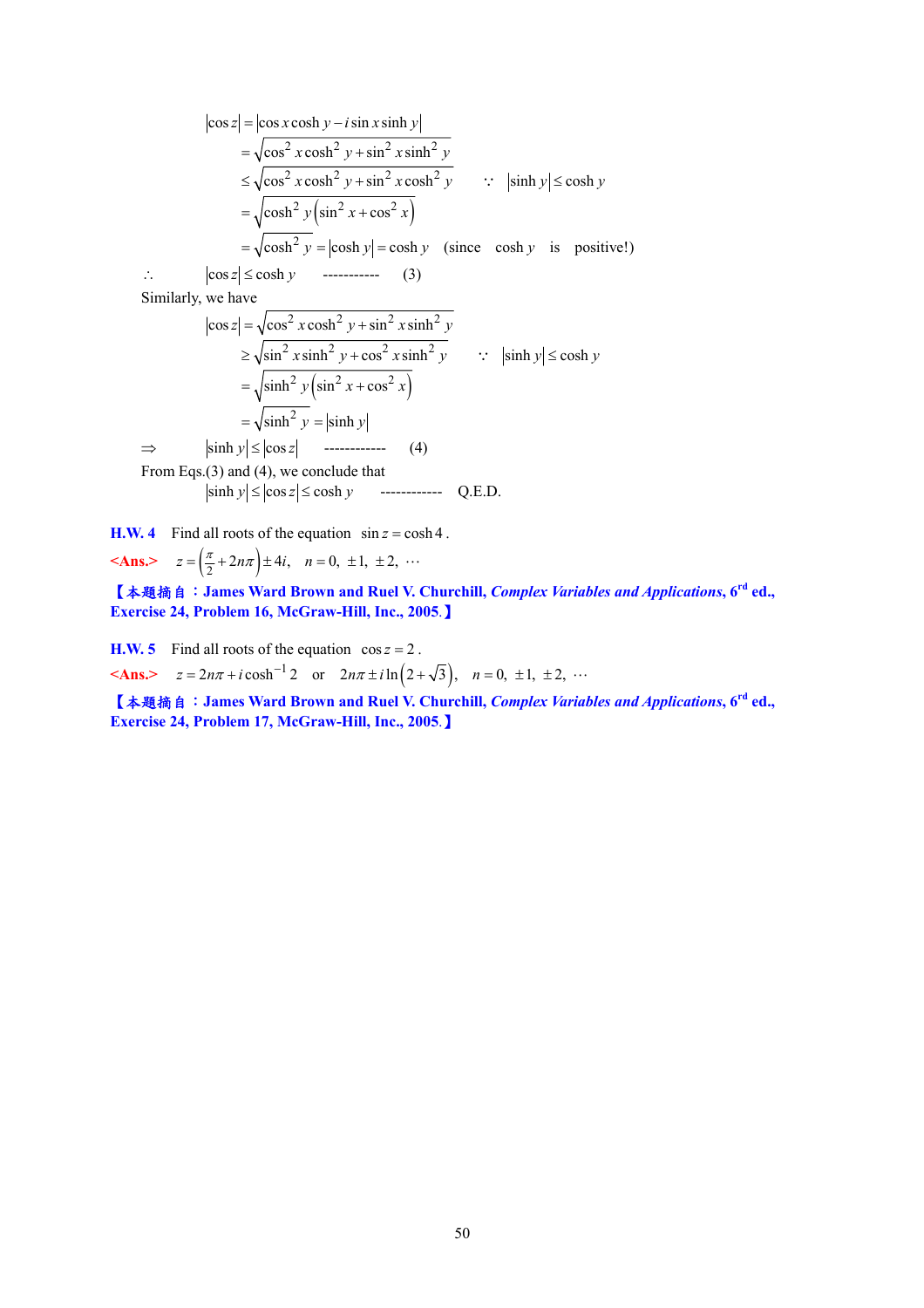## **§3-3 The Hyperbolic Functions**

1. Recall that when we study in the real variable, the hyperbolic functions have been defined as following:

$$
\sinh x = \frac{e^{x} - e^{-x}}{2}, \text{ its graph is as shown in Fig. (a).}
$$
  
and 
$$
\cosh x = \frac{e^{x} + e^{-x}}{2}, \text{ its graph is as shown in Fig. (b).}
$$
  
  
60  
40  
20  
20  
5  
  
7  
40  
-20  
60  
40  
20  
40  
40  
-60  
Fig. (a)  
Fig. (a)  
Fig. (a)

2. Given any complex number *z*, we define

$$
\sinh z = \frac{e^{z} - e^{-z}}{2}, \quad \sin z = \frac{e^{iz} - e^{-iz}}{2i}
$$
\n
$$
\cosh z = \frac{e^{z} + e^{-z}}{2}, \quad \cos z = \frac{e^{iz} + e^{-iz}}{2}
$$
\n
$$
\tan z = \frac{e^{iz} + e^{-iz}}{2}
$$

- 1) 若取 *z* 為實數,則上述定義與實變函數中的雙曲線函數之定義可相符合。
- 2) sinh *z* and cosh *z* both have a fundamental period of  $2\pi i$ .

3) 
$$
\sinh(-z) = -\sinh z
$$
  
\n $\cosh(-z) = \cosh z$ 

4) 
$$
\cosh^2 z - \sinh^2 z = 1
$$
  
\n5)  $\frac{d}{dz} \sinh z = \frac{d}{dz} \left( \frac{e^z - e^{-z}}{2} \right)$   
\n $= \frac{e^z - (-e^{-z})}{2} = \cosh z$   
\n $\frac{d}{dz} \cosh z = \frac{d}{dz} \left( \frac{e^z + e^{-z}}{2} \right)$   
\n $= \frac{e^z - e^{-z}}{2} = \sinh z$   
\n6) If  $\sinh z = 0 \implies z = n\pi i$ ,  $n \in I$ .  
\n**g.f.** Since  $\sinh z = 0$   
\n $\implies \left( \frac{e^z - e^{-z}}{2} \right) = 0$   
\n $\implies e^z = e^{-z}$   
\n $\implies e^z = e^{-z}$   
\nThen, we have  
\n $e^{2x + i2y} = 1$   
\nThis means that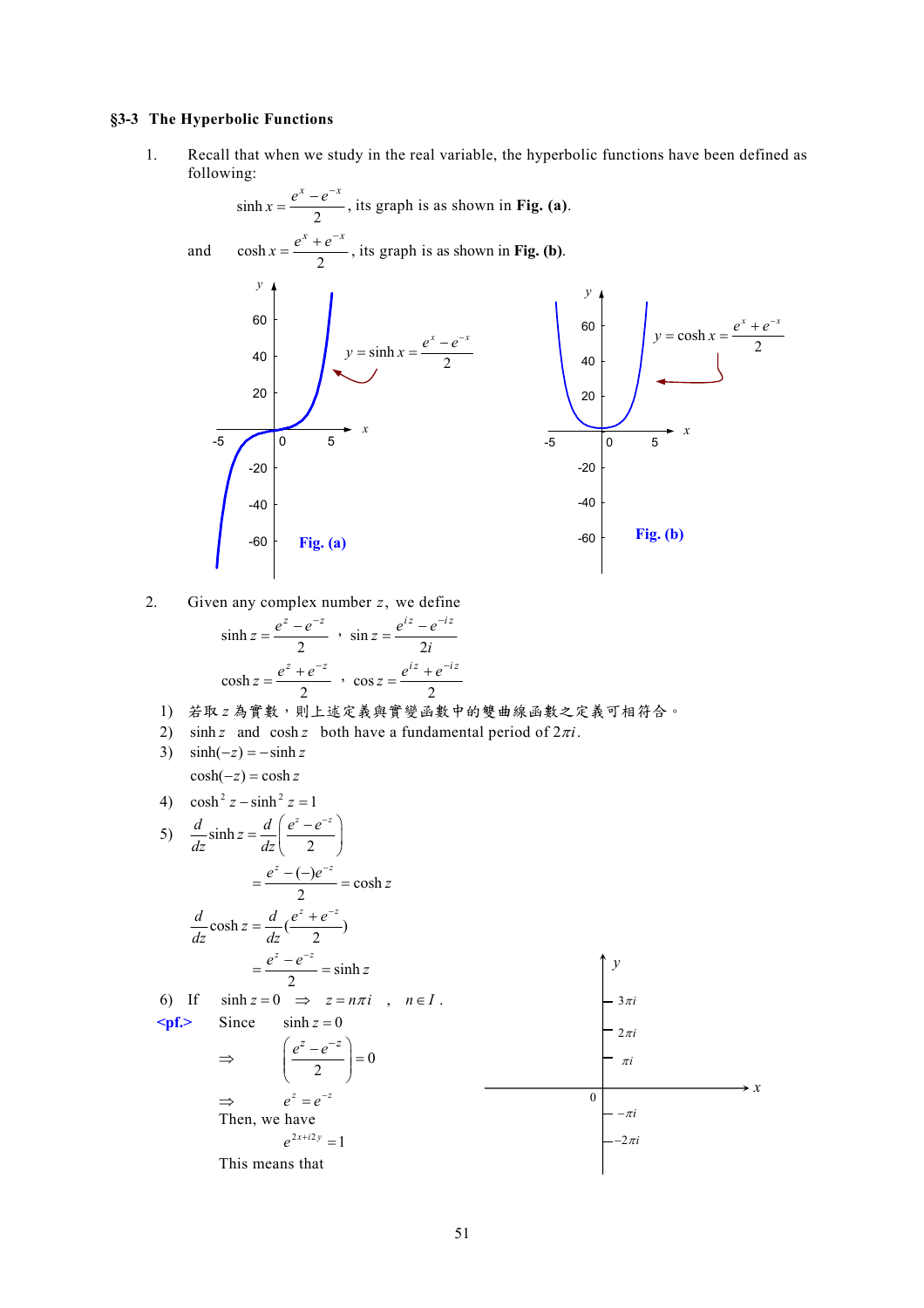$$
e^{2x}(\cos 2y + i \sin 2y) = 1
$$
  
\n $\pi \pi \pi \pi \pi \pi$   
\n $\pi \pi \pi \pi \pi \pi$   
\n $\pi \pi \pi \pi \pi$   
\nSince  $e^{2x} > 0 \implies \cos 2y = 1$  (1-176)  
\nFrom 0, we can obtain that  
\n $2y = 2n\pi \implies y = n\pi$   
\nAgain, we need  
\nSo, if  $\sinh z = 0$ , we conclude that  
\n $z = x + iy = 0 + i n\pi = n\pi i$   
\n $\varphi^{2x} = 1 \implies x = 0$   
\nSo, if  $\sinh z = 0$ , we conclude that  
\n $z = x + iy = 0 + i n\pi = n\pi i$   
\n7) If  $\cosh z = 0 \implies z = \left(n + \frac{1}{2}\right)\pi i, \quad n \in I$   
\n $\Rightarrow e^{z} = -e^{-z} \implies e^{2z} = -1$   
\n $\Rightarrow e^{z} = -e^{-z} \implies e^{2z} = -1$   
\n $\Rightarrow e^{z} = \cos 2y + i \sin 2y = -1$   
\n $\Rightarrow \sin 2y = 0$   
\nSince  $e^{2x} > 0 \implies \cos 2y = -1$   
\n $\Rightarrow 2y = (2n + 1)\pi$   
\n $\frac{dy}{dx} = y = \left(n + \frac{1}{2}\right)\pi, \quad n \in I$ .  
\nAgain we need  
\nAgain we need  
\n $e^{2x} = -1 \implies x = 0$   
\nSo, if  $\sinh z = 0$ , we conclude that  
\n $z = x + iy$   
\n $= \left(n + \frac{1}{2}\right)\pi i$ 

- \* 由(6)及(7)知,只有純虛數才能使sinh *z* 和cosh *z* 等於 0。
- 3. Given the complex number *z*, we define the other hyperbolic functions as followings:

1) 
$$
\tanh z = \frac{\sinh z}{\cosh z}, \quad z \neq \left(n + \frac{1}{2}\right) \pi i.
$$
  
\n2)  $\coth z = \frac{\cosh z}{\sinh z}, \quad z \neq n \pi i.$ 

3) 
$$
\sec \mathbf{h} \, z = \frac{1}{\cosh z}, \quad z \neq \left( n + \frac{1}{2} \right) \pi i
$$
.

4) 
$$
\csc \mathbf{h} \, z = \frac{1}{\sinh z}, \quad z \neq n \pi i.
$$

where  $n \in I$  in all cases.

- 5) Both tanh *z* and coth *z* have a fundamental period of  $\pi i$ .
- 6) Both sech *z* and csch *z* have a fundamental period of  $2\pi i$ .
- 4. tanh *z* , coth *z* , sec h *z* and csc h *z* are analytic functions of *z*, 其中 *z* 值不可為上述重點 3 所限制的各不允許值,則
	- 1)  $\frac{d}{dz}(\tanh z) = \operatorname{sech}^2 z$ ,  $z \neq \left(n + \frac{1}{2}\right)\pi i$  $=$  sech<sup>2</sup>  $z$ <sup>2</sup>  $\neq$   $\left(n+\frac{1}{2}\right)$

2) 
$$
\frac{d}{dz}(\coth z) = -\operatorname{csch}^{2} z, \quad z \neq n \pi i
$$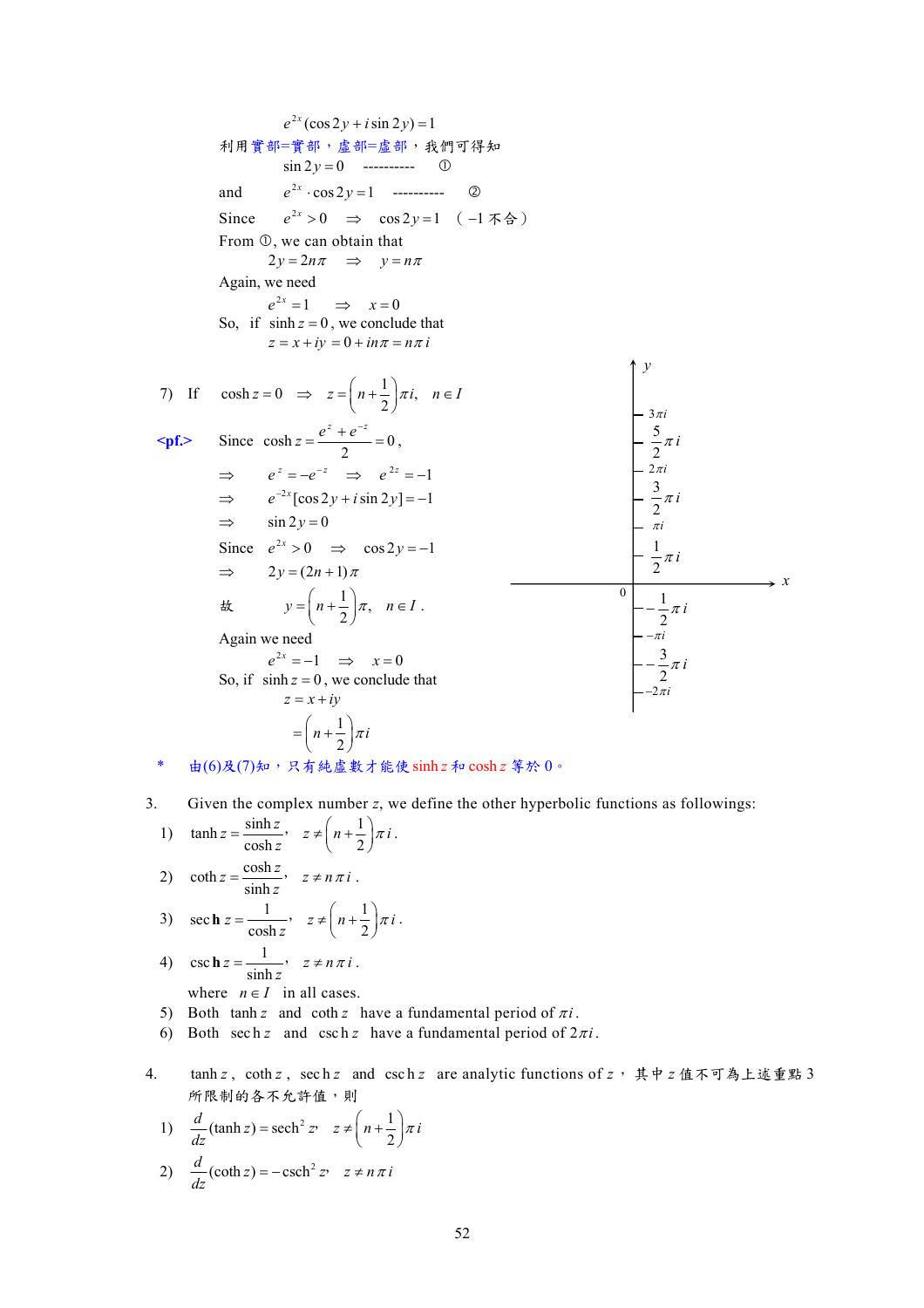3) 
$$
\frac{d}{dz}(\operatorname{sech} z) = \operatorname{sech} z \tanh z
$$
,  $z \neq \left(n + \frac{1}{2}\right) \pi i$ 

- 4)  $\frac{d}{dz}(\operatorname{csch} z) = -\operatorname{csch} z \coth z$ ,  $z \neq n \pi i$ where  $n \in I$  in all cases.
- 5. If  $z = x + iy$ , then
	- 1)  $\sinh z = \cos y \sinh x + i \sin y \cosh x$
	- 2)  $\cosh z = \cos y \cosh y + i \sin y \sinh x$

\n
$$
\sinh z = \frac{e^{z} - e^{-z}}{2}
$$
\n

\n\n $= \frac{e^{(x+iy)} - e^{-(x+iy)}}{2}$ \n

\n\n $= \frac{1}{2} [e^{x} (\cos x + i \sin y) - e^{-x} (\cos y - i \sin y)]$ \n

\n\n $= \cos y \frac{e^{x} - e^{-x}}{2} + i \sin y \frac{e^{x} + e^{-x}}{2}$ \n

\n\n $= \cos y \sinh x + i \sin y \cosh x$ \n

\n\n (2)  $\cosh z = \sqrt{1 + \sin y} \cosh x$ \n

\n\n (3)  $\sinh z + i \sin y \cosh x$ \n

\n\n (4)  $\sinh z = \sqrt{1 + \sin y} \cosh x$ \n

\n\n (5)  $\sinh x + i \sin y \cosh x$ \n

- 6. If  $z = x + iy$ , then
	- a)  $\sinh (iz) = i \sin z$ ,  $\sin (iz) = i \sinh z$
	- b)  $\cosh(iz) = \cos z$  ,  $\cos(iz) = \cosh z$

c) 
$$
\sinh \overline{z} = \overline{\sinh z}
$$
,  $\cosh \overline{z} = \overline{\cosh z}$ 

d) 
$$
|\sinh z|^2 = \sin^2 y + \sinh^2 x
$$
  
 $|\cosh z|^2 = \cos^2 y + \sinh^2 x$ 

**H.W. 1** (a) Where on the line  $x = y$  is the equation  $\sin z + i \sinh z = 0$  satisfied?

(b) Using MATLAB, obtain a three-dimensional plot of  $\left|\sin z + i \sinh z\right|$  and verify that the surface obtained has zero height at points in Part (a). Include  $z = 0$  and at least one other solution, on the line, of the given equation.

【本題摘自:**A. David Wunsch,** *Complex Variable with Applications***, 3rd ed., Exercise 3.3, Problem 20, Pearson Education, Inc., 2005**.】

**<Ans.>** 

```
(a) Since \sin z + i \sinh z = 0, we have
              \sin x \cosh y + i \cos x \sinh y + i \sinh x \cos y + i \cosh x \sin y = 0 ---------- (A)
```
Using  $Re = Re$  and  $Im = Im$ , gives  $\sin x \cosh y - \cosh x \sin y = 0$ 

Put  $x = y$  in the preceding equation, yields

 $\sin x \cosh x = \cosh x \sin x$  ---------- *satisfied!* 

Equating the imaginary part in Eq.(A), gives

 $\cos x \sinh y + \sinh x \cos y = 0$ 

Put  $x = y$  in the preceding equation, yields

 $2 \sinh x \cos x = 0$ 

$$
\Rightarrow \qquad x = 0 \quad \text{or} \quad x = \pm \left[ n\pi + \frac{\pi}{2} \right], \quad n = 0, 1, 2, 3, \cdots. \text{ Also, } y = x \text{ in this case.}
$$

(b) MATLAB commands:

 $x=[0:0.05:2];$  $y=[0:0.05:2]$ ;  $[X, Y]$ =meshgrid $(x,y)$ ;  $Z=X+i*Y;$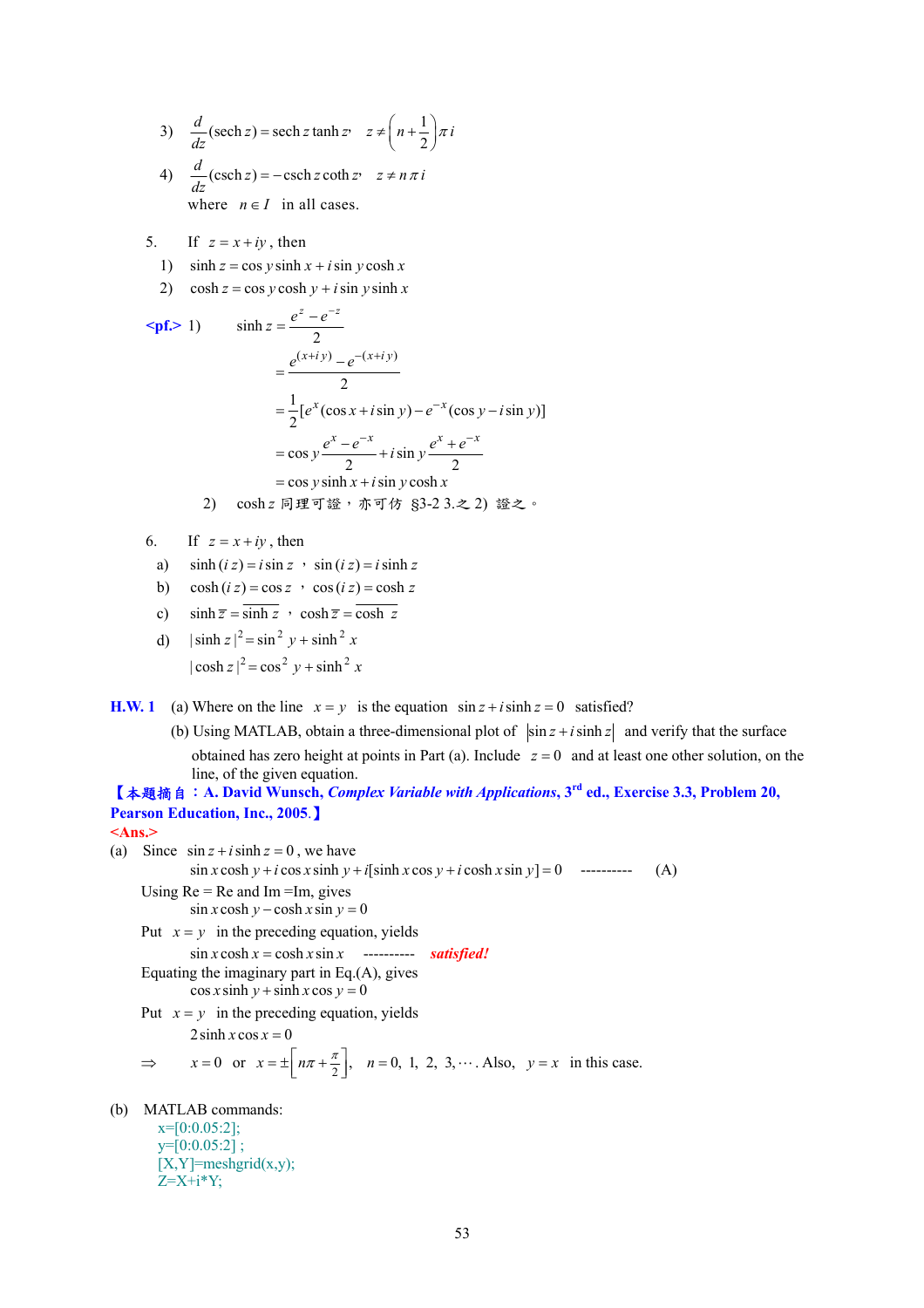

**H.W. 2** Find all roots of the equation (a)  $\cosh z = \frac{1}{2}$ , (b)  $\sinh z = i$ , and (c)  $\cosh z = -2$ .

【本題摘自:**James Ward Brown and Ruel V. Churchill,** *Complex Variables and Applications***, 6rd ed., Exercise 25, Problem 14, Pearson Education, Inc., 2005**.】 **<Ans.>**

- (a)  $\left(2n \pm \frac{1}{3}\right)\pi i$ ,  $n = 0, \pm 1, \pm 2, \cdots$
- (b)  $\left(2n+\frac{1}{2}\right)\pi i$ ,  $n=0, \pm 1, \pm 2, \cdots$
- (c)  $\pm \ln(2 + \sqrt{3}) + (2n + 1)\pi i$ ,  $n = 0, \pm 1, \pm 2, \cdots$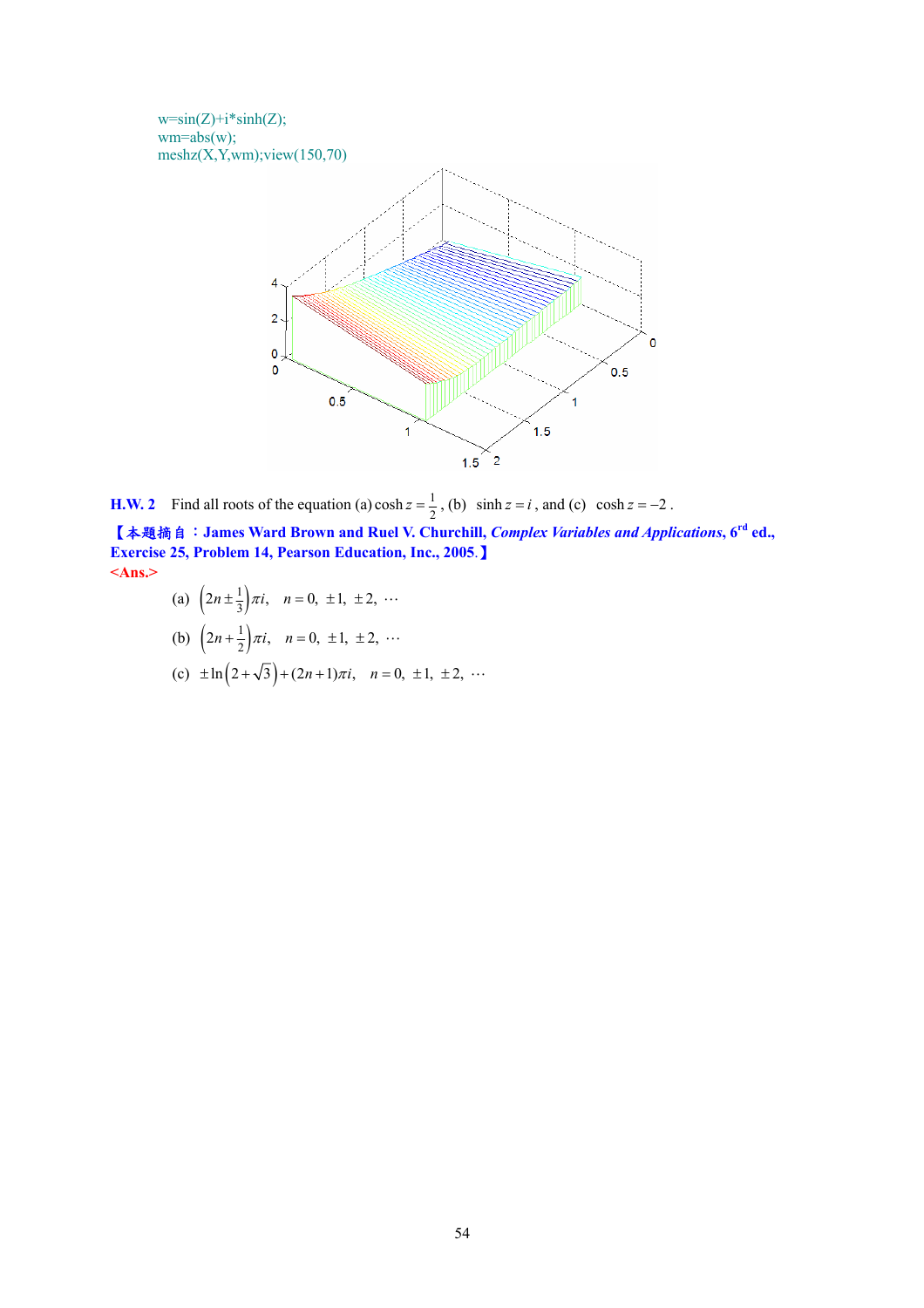#### **§3-4 The Logarithmic Function**

1. For any complex number  $z \neq 0$ , there exists complex numbers *w* such that  $e^w = z \neq 0$ . In particular, one of such *w*'s is the complex number as shown below:

$$
w = \ln |z| + i\theta
$$
  
\n
$$
\leq pf.
$$
 Let  $z = re^{i\theta}$ , where  $|z| = r$ .  
\nHence, we have  
\n
$$
e^w = e^{\ln |z| + i\theta}
$$
  
\n
$$
= e^{\ln r + i\theta}
$$
  
\n
$$
= e^{\ln r} \cdot e^{i\theta}
$$
  
\n
$$
= re^{i\theta}
$$
  
\n
$$
= z
$$
  
\nThus, we can define that  
\n
$$
\ln z = \ln |z| + i\theta
$$
  
\n
$$
= \ln |z| + i \arg z
$$

1) Define 
$$
\text{Ln } z = \ln |z| + i\theta
$$
,  $-\pi < \theta \le \pi$ .

 $\Rightarrow$  Ln *z* is the principal value of ln *z* so that the Ln *z* is a single-valued function and  $\ln z$  is a multiple-valued function.  $\overline{E}$ 

$$
\ln z = \ln |z| + 2n\pi i,
$$
  
=  $\ln |z| + i\theta + 2n\pi i$ ,  $n \in I$ .

2) If  $x < 0$ ,  $y = 0$   $\Rightarrow$   $\arg z$  is not continuous.

Since

$$
\begin{cases}\n\lim_{y \to 0^+} \arg z = \pi \\
\lim_{y \to 0^-} \arg z = -\pi\n\end{cases}
$$

- $\Rightarrow$   $\lim_{y\to 0} \arg z$  does not exist.
- $\Rightarrow$  arg *z* is not continuous for  $x < 0$ ,  $y = 0$ .

$$
\implies
$$
  $f(z)$  is not analytic for  $x < 0$ ,  $y = 0$ .

3) The function  $\text{Ln } z$  is analytic in the domain *D* consisting of all point of complex plane except those lying on the negative real axis.

$$
f(z) = \text{Ln } z = \ln |z| + i\theta
$$

$$
\Rightarrow \qquad f'(z) = \frac{1}{z}
$$

**<pf.>** We can use two ways to show the above theorem. i) Rectangular coordinate method: Suppose  $f(z) = \text{Ln } z = \ln |z| + i\theta$ , and let  $f(z) = u(x, y) + iv(x, y)$ ⇒  $2^{1,2}$ 1  $\ln |z| = \ln$ tan  $u = \ln |z| = \ln \sqrt{x^2 + y^2}$  $v = \theta = \tan^{-1} \frac{y}{x}$  $\theta$  = tan<sup>-</sup>  $\begin{cases} u = \ln |z| = \ln \sqrt{x^2 + 1} \\ 1 & \text{if } y \end{cases}$  $v = \theta =$ 

> Note that  $f(z)$  is analytic in the domain *D* consisting of all point of complex plane except for those lying on the negative real axis, then

$$
f'(z) = \frac{\partial u}{\partial x} + i \frac{\partial v}{\partial x}
$$
  
= 
$$
\frac{1}{\sqrt{x^2 + y^2}} \cdot \frac{2x}{2\sqrt{x^2 + y^2}} + i \frac{-\frac{y}{x^2}}{1 + \left(\frac{y}{x}\right)^2}
$$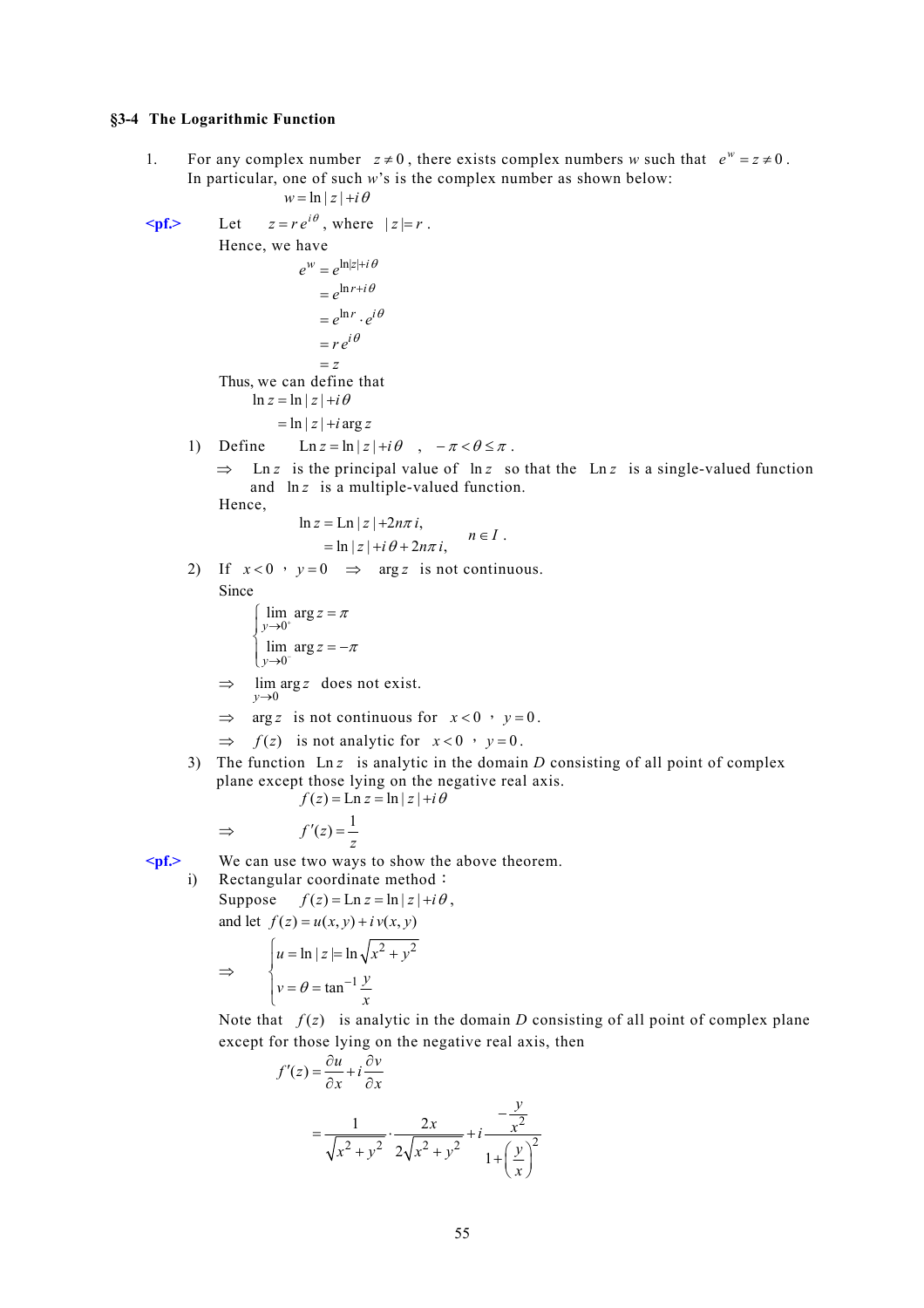$$
= \frac{x}{x^2 + y^2} - i \frac{y}{x^2 + y^2}
$$

$$
= \frac{x - iy}{x^2 + y^2} = \frac{\overline{z}}{z \cdot \overline{z}} = \frac{1}{z + z}
$$

ii) Polar coordinate method:

Let  $w = f(z)$  and  $z = x + iy = r(\cos \theta + i \sin \theta)$ , then ⎩  $\left\{\gamma = r \sin \theta\right\}$  $x = r \cos \theta$ 

In Chapter 2, we have derived the formula as shown below:

$$
\frac{d w}{d z} = (\cos \theta - i \sin \theta) \frac{\partial w}{\partial r}
$$

Note that

$$
w = f(z) = \text{Ln } z = \ln |z| + i\theta
$$
  
= ln r + i\theta  

$$
\Rightarrow \frac{dw}{dz} = (\cos \theta - i \sin \theta) \frac{\partial w}{\partial r}
$$
  
=  $(\cos \theta - i \sin \theta) \cdot \frac{1}{r}$   
=  $\frac{1}{r \cdot (\cos \theta + i \sin \theta)}$  ....... Q.E.D.  
=  $\frac{1}{z}$ 

2. In the real variable analysis, we know that if  $x_1 > 0$  and  $x_2 > 0$ , then  $\ln x_1 \cdot x_2 = \ln x_1 + \ln x_2$ 

However, in the complex variable analysis, the following  $\text{Ln } z_1 \cdot z_2 = \text{Ln } z_1 + \text{Ln } z_2$ may be not true. **For example:**  Let  $z_1 = i$ ,  $z_2 = -1 + i$ then  $z_1 \cdot z_2 = -1 - i$ First, we have  $\text{Ln } z_1 = \text{Ln } i$  $=$  ln | i | +  $\frac{\pi}{2}$  i  $=\frac{\pi}{2}i$ and  $\ln z_2 = \ln(-1 + i)$  $= \ln |-1 + i| + \frac{3}{4}\pi i$  $= \ln \sqrt{2} + \frac{3}{4} \pi i$ But  $\text{Ln}(z_1 \cdot z_2) = \text{Ln}(-1 - i)$  $= \ln |-1 - i| + (-\frac{3}{4}\pi)i$  $=$  ln  $\sqrt{2} - \frac{3}{4}\pi i$ Hence,  $\text{Ln } z_1 + \text{Ln } z_2 = \frac{\pi}{2} i + \text{ln } \sqrt{2} + \frac{3}{4} \pi i$  $= \ln \sqrt{2} + \frac{5}{4} \pi i$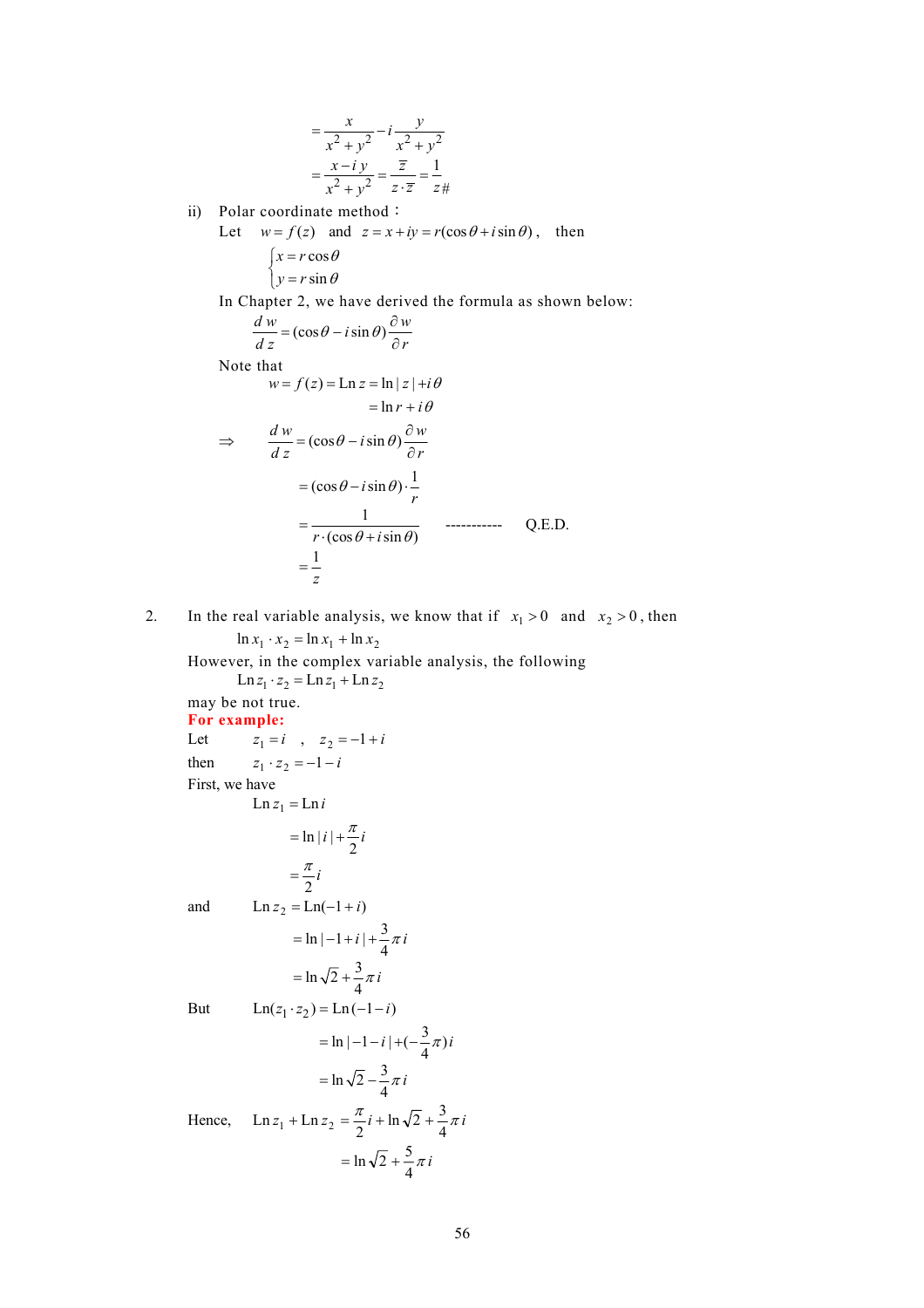$\neq$  Ln( $z_1 \cdot z_2$ ) #

## ♣ **But, the following theorems are still satisfied.**

3. If the complex numbers  $z_1$ ,  $z_2$ ,  $z_3$  are different from zero, then the principal values of the arguments and logarithms of the product, quotient, and powers among these complex numbers are given by

1) 
$$
Arg(z_1, z_2) = arg z_1 + arg z_1 + 2\pi n_1(z_1, z_2) - (a)
$$
  
\n $Log(z_1, z_2) = Ln z_1 + Ln z_2 + 2\pi i n_1(z_1, z_2) - (b)$   
\nwhere  $n_1$  is assumed to be the values of -1, 0, 1 as following:  
\n $n_1(z_1, z_2) = \begin{cases} -1, & \text{if } \pi < arg z_1 + arg z_2 \le 2\pi \\ 0, & \text{if } -\pi < arg z_1 + arg z_2 \le \pi \end{cases}$   
\n $n_1(z_1, z_2) = \begin{cases} -1, & \text{if } \pi < arg z_1 + arg z_2 \le \pi \\ 0, & \text{if } -2\pi < arg z_1 + arg z_2 \le -\pi \end{cases}$   
\n $\Rightarrow$   $Tr(z_1, z_2) = \begin{cases} -1, & \text{if } \pi < arg z_1 + arg z_2 \le -\pi \\ 1, & \text{if } -2\pi < arg z_1 + arg z_2 \le -\pi \end{cases}$   
\nThe gives  
\n $\Rightarrow 2\pi < \theta_1 + \theta_2 \le 2\pi$   
\nNote that  
\n $z_1 \cdot z_2 = |z_1||z_2|e^{i(\theta_1 + \theta_2 + 2n_1\pi)} \cos(\theta_1 + \theta_2 + 2n_1\pi) \sin(\theta_1 + \theta_2 + 2n_1\pi) \sin(\theta_1 + \theta_2 + 2n_1\pi) \sin(\theta_1 + \theta_2 + 2n_1\pi) \sin(\theta_1 + \theta_2 + 2n_1\pi) \sin(\theta_1 + \theta_2 + 2n_1\pi) \sin(\theta_1 + \theta_2 + 2n_1\pi) \sin(\theta_1 + \theta_2 + 2n_1\pi) \sin(\theta_1 + \theta_2 + 2n_1\pi) \sin(\theta_1 + \theta_2 + 2n_1\pi) \sin(\theta_1 + \theta_2 + 2n_1\pi) \sin(\theta_1 + \theta_2 + 2n_1\pi) \sin(\theta_1 + \theta_2 + 2n_1\pi) \sin(\theta_1 + \theta_2 + 2n_1\pi) \sin(\theta_1 + \theta_2 + 2n_1\pi) \$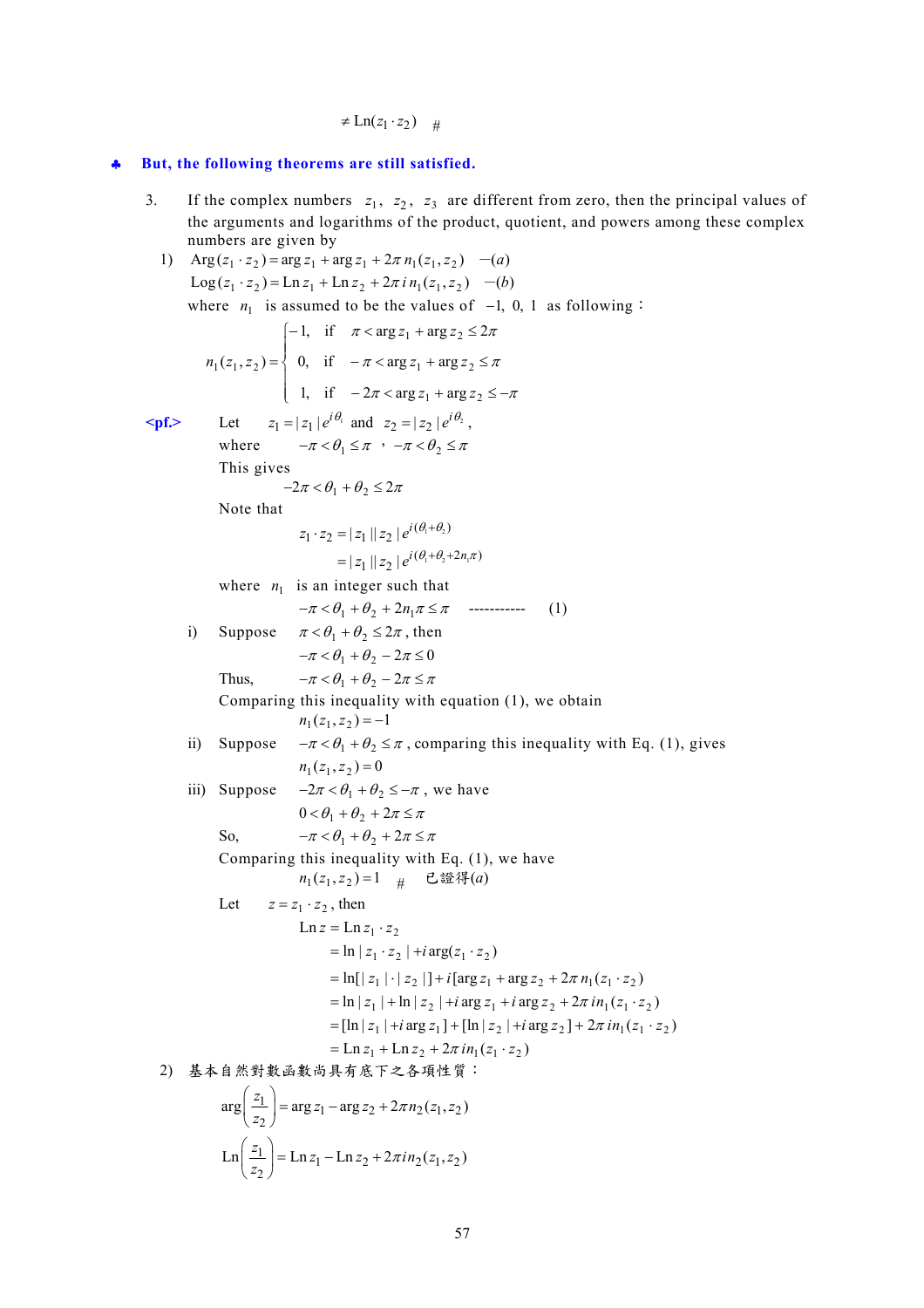where  $n_2$  is assumed to be the values of  $-1$ , 0, 1 as followings:

$$
n_2(z_1, z_2) = \begin{cases} -1, & \text{if } \pi < \arg z_1 - \arg z_2 \le 2\pi \\ 0, & \text{if } -\pi < \arg z_1 - \arg z_2 \le \pi \\ 1, & \text{if } -2\pi < \arg z_1 - \arg z_2 \le -\pi \end{cases}
$$

3)  $arg(z^n) = n \cdot arg z + 2\pi k(z, n)$ 

 $\text{Ln}(z^n) = n \cdot \text{Ln} z + 2\pi i k(z, n)$ 

where *n* is any integer, and *k* is the integer given by the *bracket function*:

$$
k(z,n) = \left[\frac{1}{2} - \frac{n}{2\pi} \arg(z)\right]
$$

4. If  $z \neq 0$  and *w* is any complex number, we define

$$
z^w=e^{\ln z^w}=e^{w\ln z}
$$

where  $e^{w \ln z}$  is a multiple-valued function.

That is, 
$$
w \ln z
$$

$$
e^{w\ln z} = e^{w[\ln|z| + i\arg z + 2n\pi i]}
$$

where  $n = 0, \pm 1, \pm 2, \cdots$ . This means that  $e^{w \ln z}$  has infinite number of computed values.

Here, we define the principal value of  $z^w$  as following:

 $z^w = e^{w \text{Ln } z}$  ---------- is called single-valued function.

1) If 
$$
z_1 \neq 0
$$
,  $z_2 \neq 0$ , and w is any complex number, then

$$
(z_1 \cdot z_2)^w = z_1^w \cdot z_2^w \cdot e^{2\pi i w n_1(z_1, z_2)} \dots \dots \dots \dots \quad (1)
$$

$$
\left[\frac{z_1}{z_2}\right]^w = \frac{z_1^w}{z_2^w} e^{2\pi i w n_1(z_1, z_2)} \dots \dots \dots \dots \dots \quad (2)
$$

where  $n_1(z_1, z_2)$  and  $n_2(z_1, z_2)$  are the integers defined in preceding discussions. **<pf.>** Use the definitions and theorems that we have discussed:

$$
\Rightarrow (z_1 z_2)^w = e^{w_1 \text{Ln}(z_1 z_2)} \n= e^{w[\text{Ln} z_1 + \text{Ln} z_2 + 2\pi i n_1 (z_1 z_2)]} \n= e^{w \text{Ln} z_1} \cdot e^{w \text{Ln} z_2} \cdot e^{2\pi i w n_1 (z_1, z_2)} \n= z_1^w \cdot z_2^w \cdot e^{2\pi i w n_1 (z_1, z_2)}
$$

**Example 1** Find the principal value of  $i^i$ .

$$
i^{i} = e^{i \text{Ln} i} = e^{i(\text{Ln}|i + \frac{\pi}{2}i)}
$$

$$
= e^{i(\frac{\pi}{2}i)}
$$

$$
= e^{\frac{\pi}{2}} \in R
$$

**Example 2** Find the principal value of  $(-1+i)^i$ . **<Sol.>** 

$$
\sim 501
$$

$$
(-1+i)^i = e^{i \operatorname{Ln}(-1+i)}
$$
  
=  $e^{i(\ln \sqrt{2}+3\pi i/4)}$   
=  $e^{-3\pi/4+i\ln\sqrt{2}}$   
=  $e^{-3\pi/4}[\cos \ln \sqrt{2} + i \sin \ln \sqrt{2}]$   
=  $e^{-3\pi/4} \cos \ln \sqrt{2} + ie^{-3\pi/4} \sin \ln \sqrt{2}$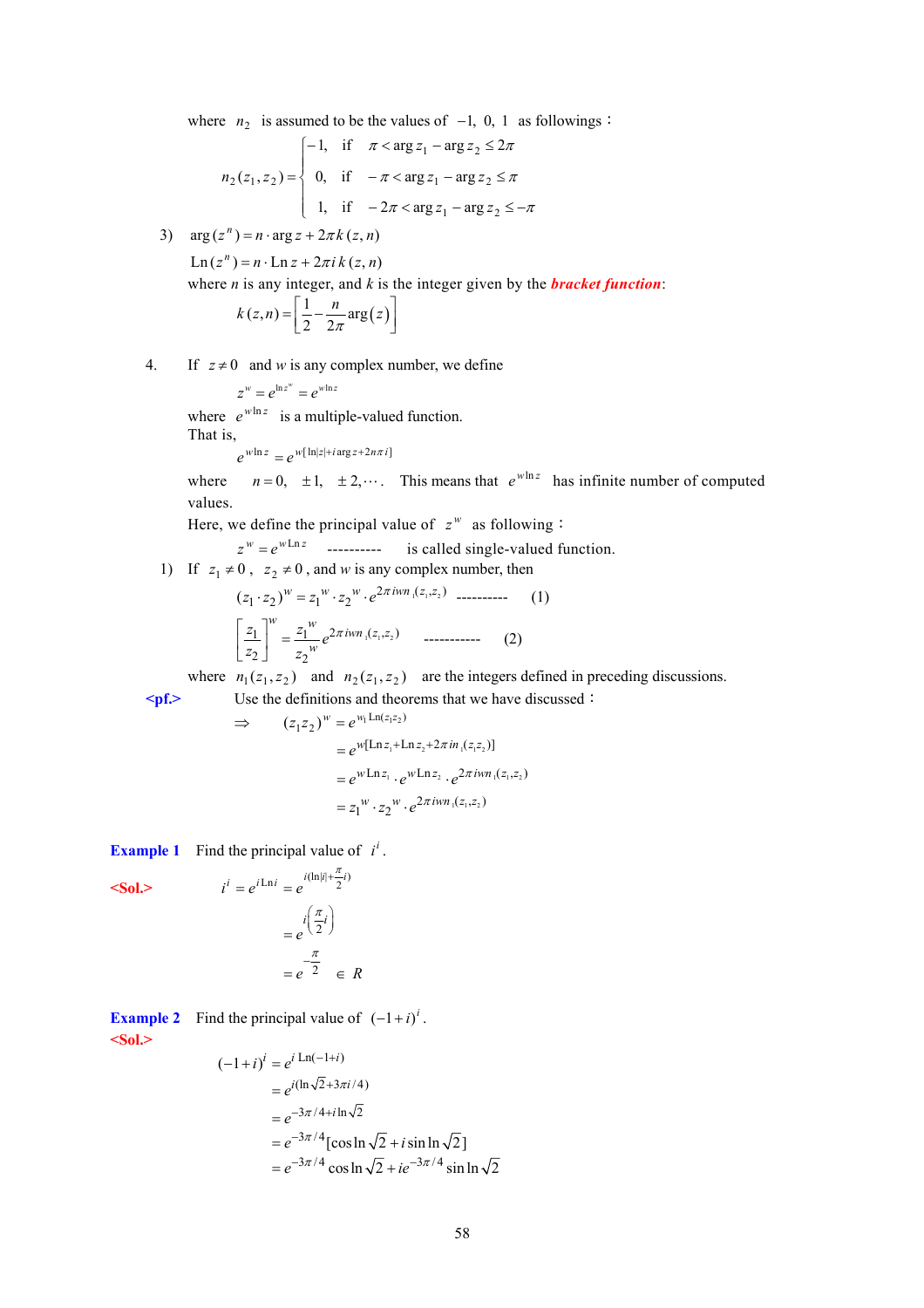# **Example 3** Find Ln  $(\sqrt{2} + i\sqrt{2})$ . **<Sol.>**

$$
\begin{aligned} &\text{Ln}\left(\sqrt{2} + i\sqrt{2}\right) \\ &= \ln|\sqrt{2} + i\sqrt{2}\,| + i\arg(\sqrt{2} + i\sqrt{2}) \\ &= \ln 2 + i\frac{\pi}{4} \end{aligned}
$$

**Example 4** Find the principal value of  $\left[ \frac{e}{2}(-1-i\sqrt{3}) \right]^{3\pi i}$  $\left\lfloor \frac{e}{2}(-1 - i\sqrt{3}) \right\rfloor$  $\left[\frac{e}{2}(-1-i\sqrt{3})\right]^{3n}$ .

5. If  $z \neq 0$ , *w* and  $\lambda$  are any complex number,

**<Sol.>** 

$$
\begin{aligned}\n&\left[\frac{e}{2}(-1-i\sqrt{3})\right]^{3\pi i} \\
&= \left[e\left(\frac{-1-i\sqrt{3}}{2}\right)\right]^{3\pi i} \\
&= e^{3\pi i} \left(\frac{-1-i\sqrt{3}}{2}\right)^{3\pi i} \\
&= [\cos 3\pi + i \sin 3\pi] e^{3\pi i \left[\ln\left|\frac{-1-i\sqrt{3}}{2}\right| + i \arg\left(\frac{-1-i\sqrt{3}}{2}\right)\right]} \\
&= (-1) \cdot e^{3\pi i \left[\ln 1 + i\left(\frac{-2\pi}{3}\right)\right]} \\
&= -e^{3\pi i \left(\frac{-2\pi}{3}i\right)} \\
&= -e^{2\pi^2} \\
&= -e^{2\pi^2}\n\end{aligned}
$$

then  
\n
$$
Ln(z^{w}) = wLn z + 2\pi i k
$$
................. (1)  
\n
$$
(z^{w})^{\lambda} = z^{w\lambda} \cdot e^{2\pi i \lambda k}
$$
................. (2)  
\nwhere *k* is the integer given by bracket function  
\n
$$
k = \left[\frac{1}{2} - \frac{Im(w) \ln |z| + Re(w) Arg z}{2\pi}\right]
$$
\n
$$
pf. Denote  $z^{w}$  by  $\alpha$ , arg z by  $\theta$ , and let  $w = u + iv$ ,  
\nthen  
\n
$$
\alpha = z^{w} = e^{wLn z}
$$
\n
$$
= e^{[u+iv][\ln |z| + i\theta]}
$$
\n
$$
= e^{u \ln |z| - v\theta} \cdot e^{i[v \ln |z| + u\theta]}
$$
\nThus,  
\n
$$
\int |\alpha| = e^{u \ln |z| - v\theta}
$$
\n
$$
arg z = v \ln |z| + u\theta + 2\pi k
$$
\nwhere *k* is the integer such that  
\n $-\pi < v \ln |z| + u\theta + 2\pi k \le \pi$   
\nSolving for *k* in Eq. (4), we obtain  
\n $t < k \le t + 1$   
\nwhere  
\n $t = -\frac{1}{2} - \frac{vLn |z| + u\theta}{2\pi}$   
\nTherefore,
$$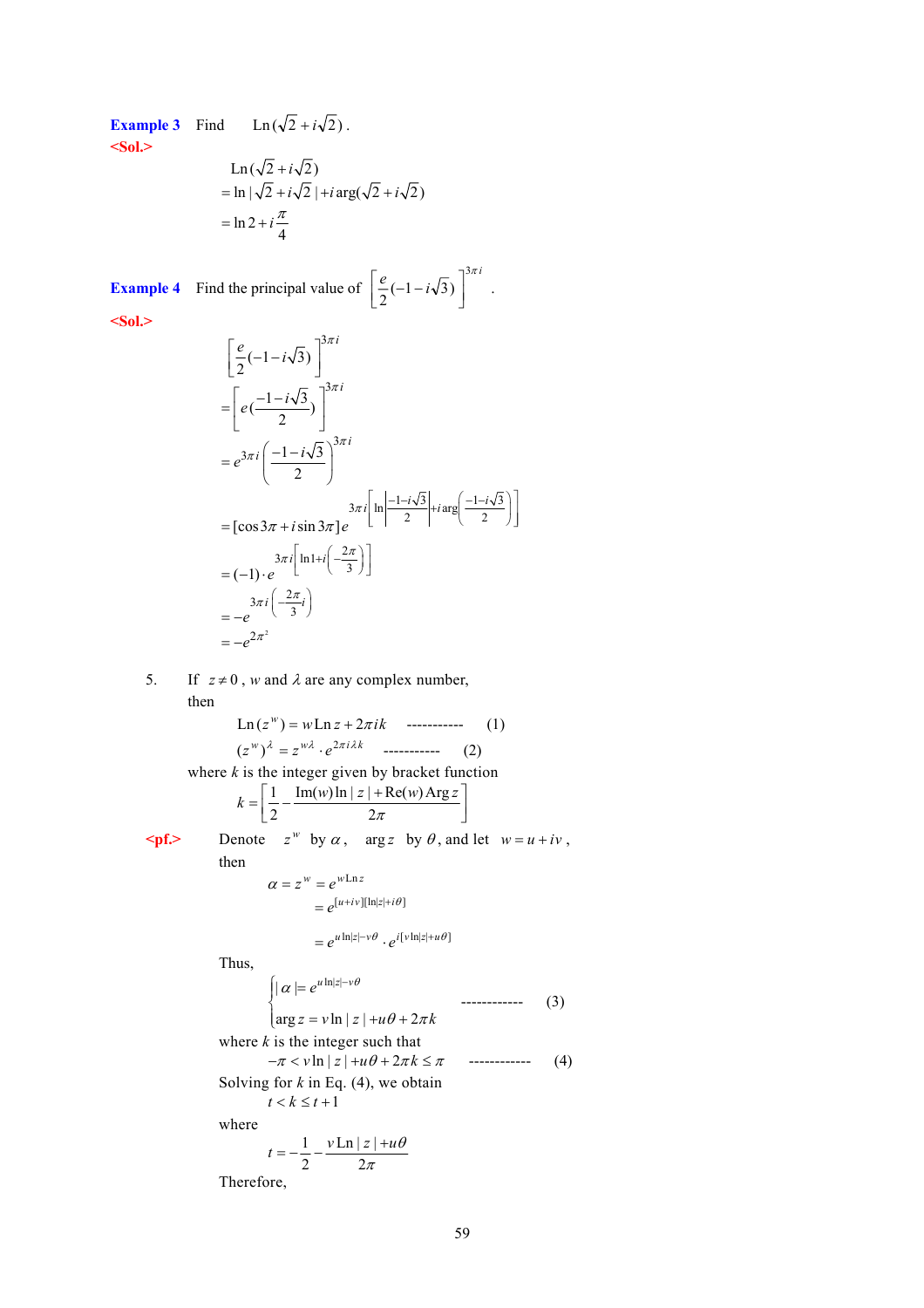$$
k = [t+1] = \left[\frac{1}{2} - \frac{v \ln |z| + u\theta}{2\pi}\right]
$$

$$
= \left[\frac{1}{2} - \frac{\text{Im}(w) \ln |z| + \text{Re}(w) \text{arg } z}{2\pi}\right]
$$
Now, using Eq. (3), we see that
$$
\ln(z^w) = \text{Ln }\alpha
$$

$$
= \ln |\alpha| + i \arg \alpha
$$

$$
= \text{Ln}[e^{u \ln |z| - v\theta}] + i[v \ln |z| + u\theta + 2k\pi]
$$

$$
= u \ln |z| - v\theta + i[v \ln |z| + u\theta + 2k\pi]
$$

$$
= (u + iv)(\ln |z| + i\theta) + 2\pi ik
$$

$$
= w \ln z + 2\pi ik
$$

- **H.W. 1** Consider the identity  $\ln z^n = n \ln z$ , where *n* is an integer, which is valid for appropriate choice of the logarithms on each side of the equation. Let  $z = 1 + i$  and  $n = 5$ .
	- (a) Find the values of  $\ln z^n$  and  $\ln z$  that satisfy  $\ln z^n = n \ln z$ .
	- (b) For the given *z* and *n*, is  $\ln z^n = n \ln z$  satisfied?
	- (c) Suppose  $n = 2$  and **z** is unchanged. Is  $\ln z^n = n \ln z$  then satisfied?

【本題摘自:**A. David Wunsch,** *Complex Variable with Applications***, 3rd ed., Exercise 3.4, Problem 26, Pearson Education, Inc., 2005**.】

**<Ans.>** 

- (a)  $5 \ln z = \ln z^5 = 5 \left[ \ln \sqrt{2} + i \frac{\pi}{4} \right]$
- (b) No.
- $\overrightarrow{c}$  Yes.

### 6. **Definition (Branch**):

A *branch* of a multivalued function is a single-valued function *analytic* in some domain. At every point of the domain, the single-valued function must assume exactly one of the various possible values that the multivalued function can assume.

#### **Definition (Branch cut)**

A line used to create a domain of analyticity is called a *branch line* or *branch cut*.

### **Definition (Branch point)**

Any point that must lie on a branch cut — no matter what branch used — is called a *branch point* of a multivalued function.

- **Ex.** (1) Ln *z* = principal value of ln *z*, which is defined for all *z* except  $z = 0$ .
	- (2) Ln *z* is also used to denote the principal branch of the logarithm function, which is defined for all *z* except *z* = 0 and values of *z* on the negative real axis.
		- (3)  $f(z) = \text{Ln } r + i\theta$ , where  $-3\pi/2 < \theta \le \pi/2$ .
			- $\Rightarrow$  It is discontinuous at the origin and at all points on the positive imaginary axis.
		- (4)  $f(z) = \text{Ln } r + i\theta$ , where  $-3\pi/2 + 2k\pi < \theta \le \pi/2 + 2k\pi$ ,  $k = 0, \pm 1, \pm 2, \cdots$ , are, for each k, analytic branches, provided *z* is confined to the domain  $D_1$ .

**Example 5** (a) Find the largest domain of analyticity of  $f(z) = \text{Ln}[z - (3 + 4i)]$ .

(b) Find the numerical value of  $f(0)$ .

**<Sol.>** 

(a) For the given function, the non-analytic points are located at: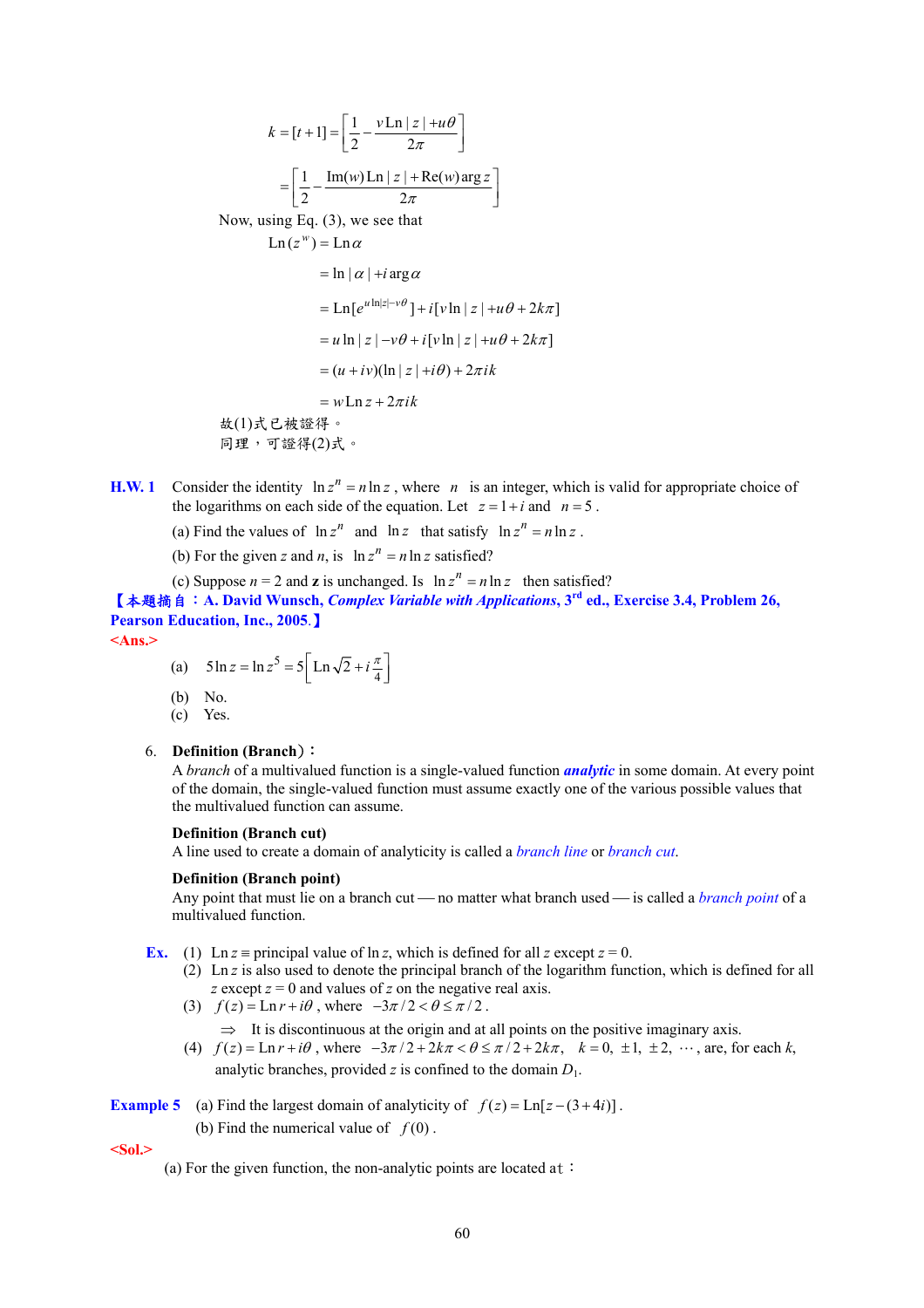

$$
\operatorname{Im} w = 0, \quad \operatorname{Re} w \le 0
$$

If  $w = z - (3 + 4i)$ , these two conditions can be rewritten as

$$
Im[(x+iy)-(3+4i)]=0 \Rightarrow y=4
$$
  
Re[(x+iy)-(3+4i)] $\leq 0 \Rightarrow x \leq 3$ 

So, the full domain of analyticity is shown in the following **Fig. (a)**.



- (b)  $f(0) = \text{Ln}(-3 4i) = \text{Ln}(5) + i \arg(-3 4i)$ , where  $-\pi < \arg(-3 4i) < \pi$ .  $\implies$   $f(0) = \text{Ln}(5) - i2.214$ ⇒ **Fig. (b)**.
- **H.W. 2** (a) Show that  $Ln(Ln(z))$  is analytic in the domain consisting of the z-plane with a branch cut along the line  $y = 0$ ,  $x \le 1$ . (See below)
	- (b) Find  $d \text{Ln}(\text{Ln}(z))/dz$  within the domain of analyticity found in part (a).
	- (c) What branch cut should be used to create the maximum domain of analyticity for  $\text{Ln} \left[ \text{Ln} (\text{Ln}(z)) \right]$ ?

【本題摘自:**A. David Wunsch,** *Complex Variable with Applications***, 3rd ed., Exercise 3-5, Problem 15, Pearson Education, Inc., 2005**.】



- **H.W. 3** The complex electrostatic potential  $\Phi(x, y) = \phi + i\psi = \text{Ln}(1/z)$ , where  $z \neq 0$ , can be created by an electric line charge located at  $z = 0$  and lying perpendicular to the *xy*-plane.
	- (a) Sketch the streamlines for this potential.
	- (b) Sketch the equipotentials for  $\phi = -1$ , 0, 1, 2.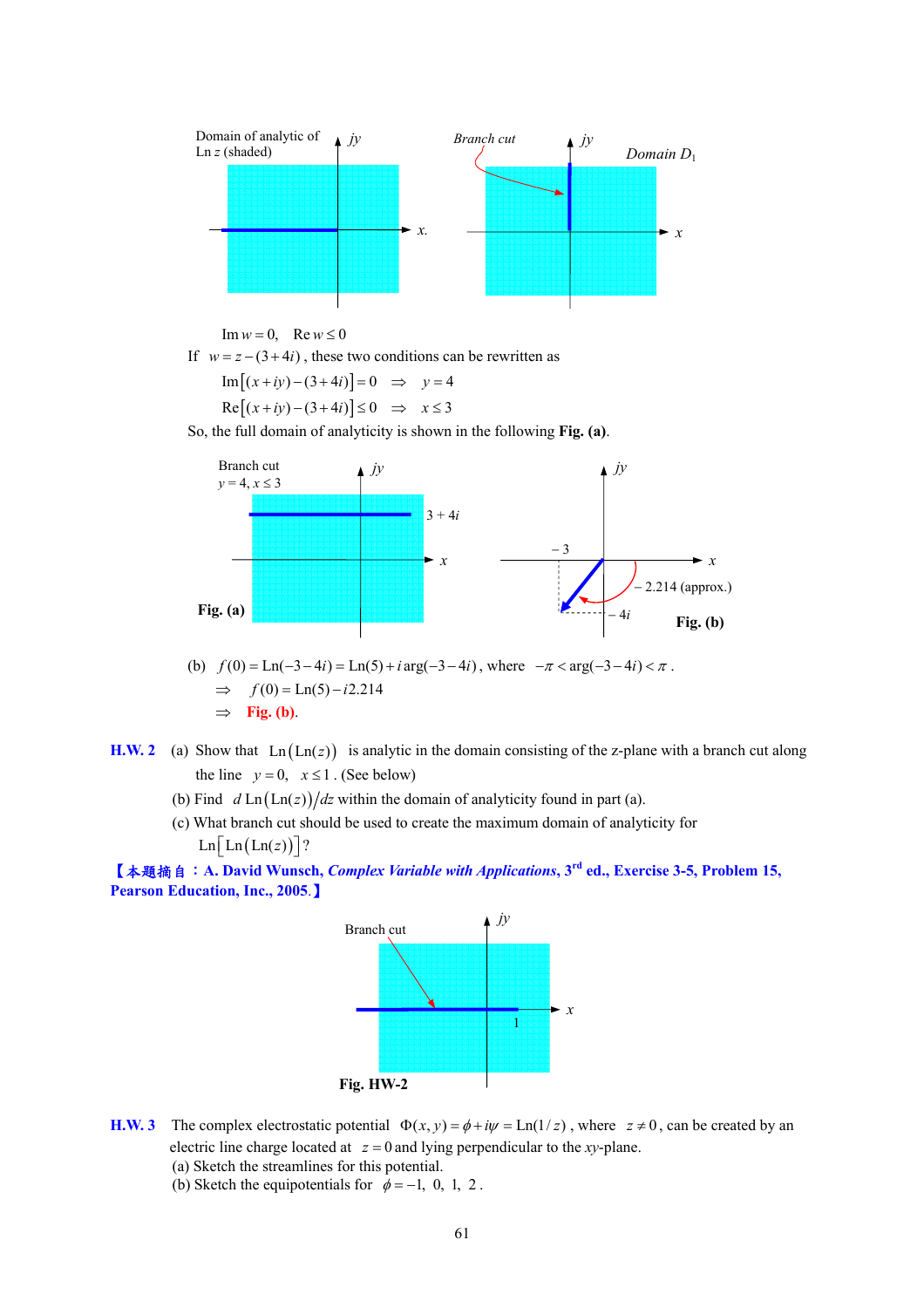(c) Find the components of the electric field at an arbitrary point  $(x, y)$ .

**<sup>1</sup> A David Wunsch,** *Complex Variable with Applications***, 3<sup>rd</sup> ed., Exercise 3-5, Problem 16,** 

**Pearson Education, Inc., 2005**.】 **<Ans.>**  (a) Since Φ = + = =− ( , ) Ln(1/ ) Ln *x yi z z* φ <sup>ψ</sup> <sup>⇒</sup> 2 2 <sup>φ</sup>( , ) Ln *<sup>x</sup> y xy* ⎛ ⎞ =− + ⎜ ⎟ ⎝ ⎠, ( ) <sup>1</sup> ( , ) tan *<sup>y</sup> <sup>x</sup>* <sup>ψ</sup> *x y* <sup>−</sup> = − , where <sup>ψ</sup> 's are ramp emanating from origin. (b) Since 2 2 1 Ln 1 *x y* <sup>φ</sup> ⎛ ⎞ − =− + = =− ⎜ ⎟ ⎝ ⎠ , therefore 2 2 *x* + = *y e* if φ = −1 Also, when 2 2 0 Ln 0 *x y* <sup>φ</sup> ⎛ ⎞ =− + = = ⎜ ⎟ ⎝ ⎠ , therefore 2 2 *x y* + = 1 if φ = 0 When 2 2 1 Ln 1 *x y* <sup>φ</sup> ⎛ ⎞ =− + = = ⎜ ⎟ ⎝ ⎠ , therefore 2 2 *x* + = *y e* 1/ if φ = 1 The electric field is *x y <sup>d</sup> E iE dz* ⎛ ⎞ Φ + =−⎜ ⎟ ⎝ ⎠ <sup>⇒</sup> 2 2 *<sup>x</sup> <sup>x</sup> <sup>E</sup> <sup>x</sup> <sup>y</sup>* <sup>=</sup> <sup>+</sup> and 2 2 *<sup>y</sup> <sup>y</sup> <sup>E</sup> <sup>x</sup> <sup>y</sup>* <sup>=</sup> <sup>+</sup> (c) MATLAB commands: <sup>ψ</sup> = π/4 <sup>ψ</sup> = −π/4 <sup>ψ</sup> = −3π/4 *x y* φ *y* = 1 φ = 0 φ = − 1

*x*

- $%$  HW (c)  $x=[-2.5:0.02+0.001:2.5]$ ; y=x;  $[X, Y]$ =meshgrid $(x,y)$ ;  $Z=X+i*Y$ ;  $w = log(Z-1-1+i);$  $\%$ wm=real(w); % for real part wm=imag(w); % for imag part Meshz $(X, Y, w)$ ; % for imag part and real View(45,45);
- **H.W. 4** Let  $f(z) = 10^{(z^3)}$ . This function is evaluated such that  $f'(z)$  is real when  $z = 1$ . Find  $f'(1+i)$ . Where in the complex plane is  $f(z)$  analytic?

【本題摘自:**A. David Wunsch,** *Complex Variable with Applications***, 3rd ed., Exercise 3-6, Problem 24, Pearson Education, Inc., 2005**.】

**<Ans.>**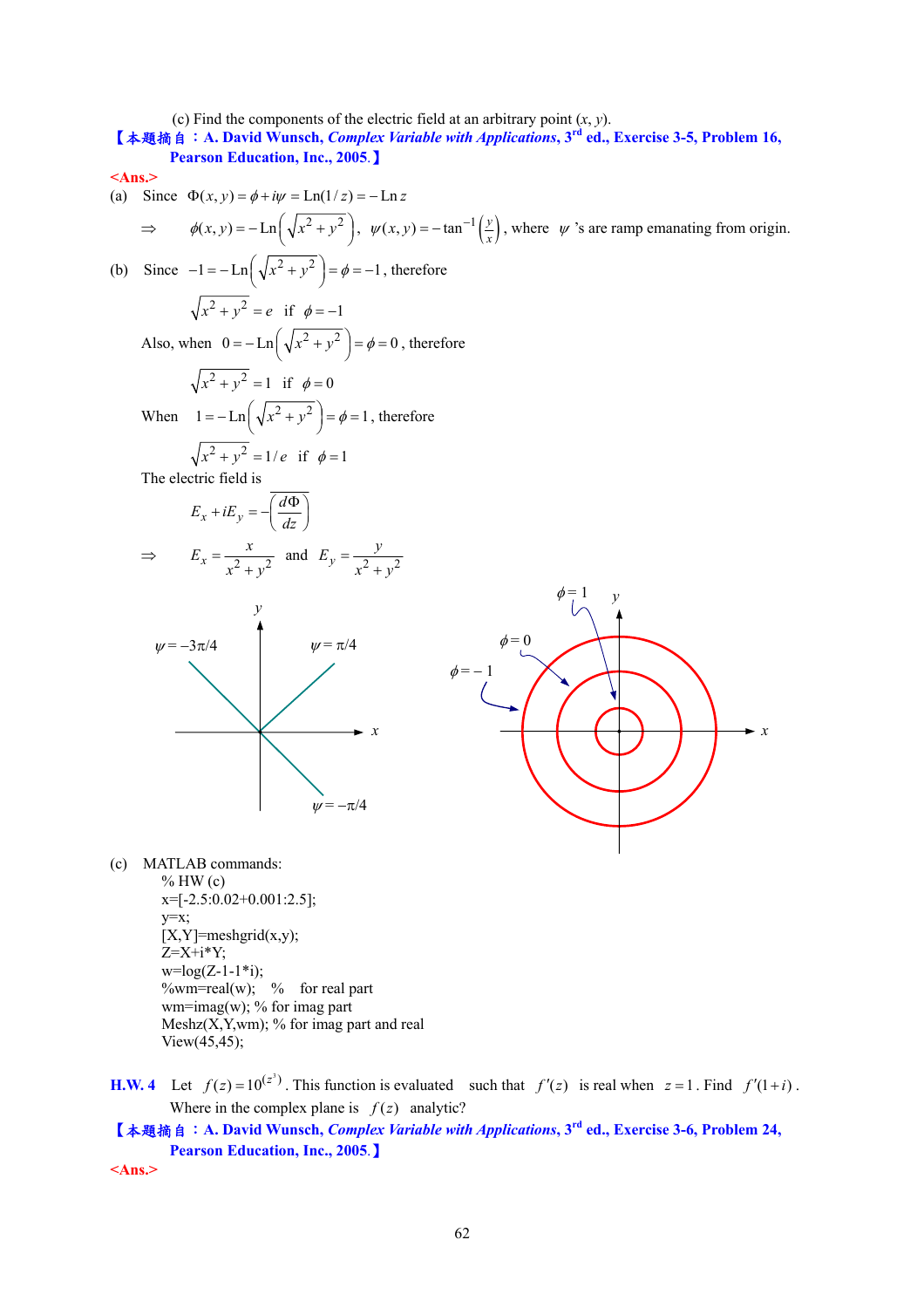$f'(1+i) = 0.137 - i0.0148$ ;  $f(z)$  is an entire function.



**H.W. 5** Let  $f(z) = 10^{(e^z)}$ . This function is evaluated such that  $|f(i\pi/2)| = e^{-2\pi}$ . Find  $f'(z)$  and  $f'(i\pi/2)$ .

【本題摘自:**A. David Wunsch,** *Complex Variable with Applications***, 3rd ed., Exercise 3-6, Problem 24, Pearson Education, Inc., 2005**.】

**<Ans.>** 

$$
f'(z) = e^{[\text{Ln}(10) + i2\pi]e^z} [\text{Ln}(10) + i2\pi]e^z
$$
 and  $f'(\text{i}\pi/2) = 0.00464 - i0.01$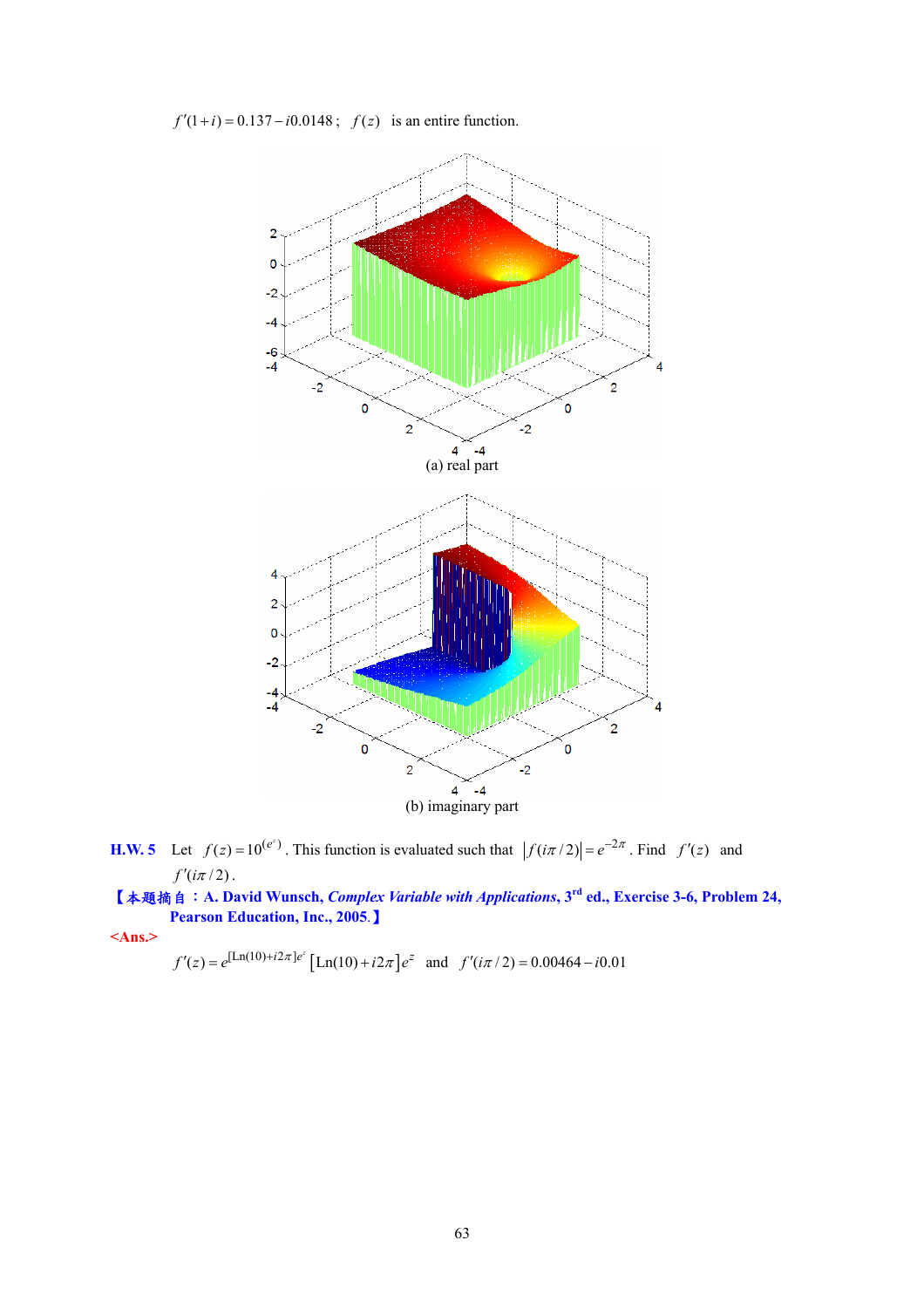## **§3-5 Inverse Trigonometric and Hyperbolic Functions**

1. 1) Let 
$$
z = \sin w
$$
, then  $\sin^{-1} z = -i \ln \left[ z i + (1 - z^2)^{1/2} \right]$   
\n**spf.** Since  $z = \frac{e^{iw} - e^{-iw}}{2i}$ , assume that  $p = e^{iw}$  and  $1/p = e^{-iw}$ , then we have  
\n $z = \frac{p - 1/p}{2i}$   
\n $\Rightarrow 2izp = p^2 - 1$   
\n $\Rightarrow p^2 - 2izp - 1 = 0$   
\nSolve this equation for p:  
\n $p = zi + (1 - z^2)^{1/2}$  or  $e^{iw} = zi + (1 - z^2)^{1/2}$   
\n $\Rightarrow w = \frac{1}{i} \ln \left[ zi + (1 - z^2)^{1/2} \right]$   
\nSince  $w = \sin^{-1} z$ , we have  
\n $\sin^{-1} z = \frac{1}{i} \ln \left[ zi + (1 - z^2)^{1/2} \right]$   
\n2) Other inverse trigonometric functions:  
\n $\cos^{-1} z = \frac{1}{i} \ln \left[ z + (1 - z^2)^{1/2} \right]$   
\n $\tan^{-1} z = \frac{i}{2} \ln \left( \frac{i + z}{i - z} \right)$ 

2. Inverse of Hyperbolic function

1) 
$$
\sinh^{-1} z = \ln \left[ z + (z^2 + 1)^{1/2} \right]
$$
  
\n2)  $\cosh^{-1} z = \ln \left[ z + (z^2 - 1)^{1/2} \right]$   
\n3)  $\tanh^{-1} z = \frac{1}{2} \ln \left( \frac{1+z}{1+z} \right)$ 

3) 
$$
\tanh^{-1} z = \frac{1}{2} \ln \left( \frac{1+z}{1-z} \right)
$$

3. Derivative of inverse trigonometric functions:

1) 
$$
\frac{d}{dz}\sin^{-1}z = \frac{d}{dz}\left\{\frac{1}{i}\ln\left[zi + \left(1-z^2\right)^{1/2}\right]\right\} = \frac{1}{\left(1-z^2\right)^{1/2}}
$$
  
2) 
$$
\frac{d}{dz}\cos^{-1}z = \frac{-1}{\left(1-z^2\right)^{1/2}}
$$
  
3) 
$$
\frac{d}{dz}\tan^{-1}z = \frac{1}{\left(1+z^2\right)}
$$
  
4. Derivative of inverse hyperbolic functions:  
1) 
$$
\frac{d}{dz}\sinh^{-1}z = \frac{1}{1-z}
$$

1)  $(1+z^2)$  $(2)^{1/2}$  $\sinh^{-1} z = \frac{1}{\cosh^{-1} z}$  $\frac{d}{dz} \sinh^{-1} z = \frac{z}{\left(1+z\right)}$ +

2) 
$$
\frac{d}{dz} \cosh^{-1} z = \frac{1}{(z^2 - 1)^{1/2}}
$$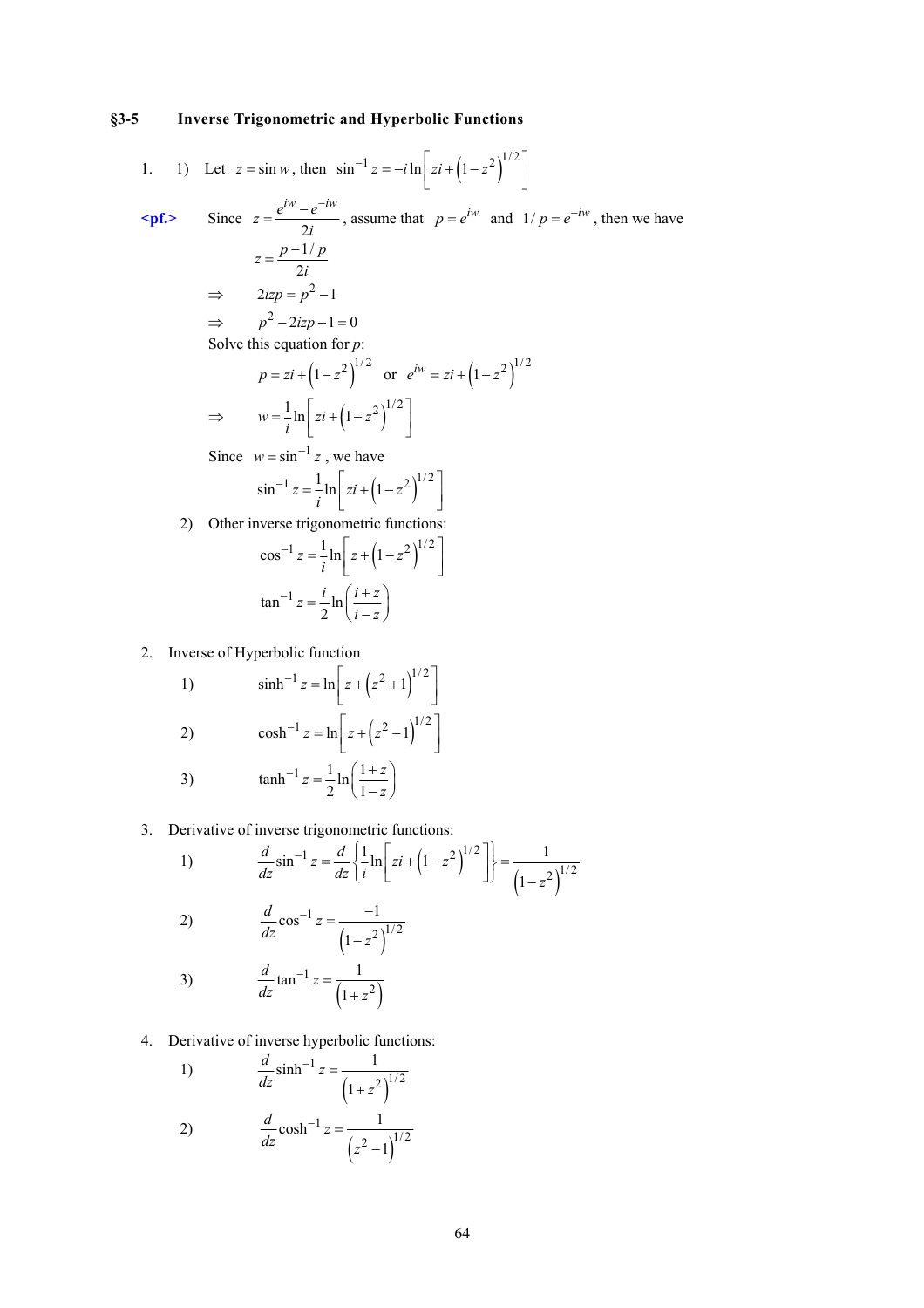3) 
$$
\frac{d}{dz} \tanh^{-1} z = \frac{1}{\left(1 - z^2\right)}
$$

**Example 1** Find  $\sin^{-1}(1/2)$ . **<Sol.>** 

$$
\sin^{-1}(1/2) = \frac{1}{i} \ln \left[ \frac{i}{2} + \left( \frac{3}{4} \right)^{1/2} \right]
$$

Taking  $(3/4)^{1/2} = \sqrt{3}/2$ , the above expression becomes

$$
\sin^{-1}(1/2) = \frac{1}{i}\ln\left[\frac{i}{2} + \frac{\sqrt{3}}{2}\right] = -i\ln\left(1\angle(\pi/6)\right) = \frac{\pi}{6} + 2k\pi, \quad k = 0, \pm 1, \pm 2, \cdots
$$

Taking  $(3/4)^{1/2} = -\sqrt{3}/2$ , the above expression becomes

$$
\sin^{-1}(1/2) = \frac{1}{i} \ln \left[ \frac{i}{2} - \frac{\sqrt{3}}{2} \right] = -i \ln (1 \angle (5\pi/6)) = \frac{5\pi}{6} + 2k\pi, \quad k = 0, \pm 1, \pm 2, \cdots
$$

**Example 2** Find all the numbers whose sine is 2. **<Sol.>** 

This question is to solve  $\sin z = 2$ . Thus, we have

$$
\sin^{-1}(2) = \frac{1}{i} \ln \left[ 2i + (-3)^{1/2} \right]
$$

Taking  $(-3)^{1/2} = +\sqrt{3}i$ , the above expression becomes

$$
\sin^{-1}(2) = \frac{1}{i} \ln \left[ 2i + \sqrt{3}i \right] = -i \left[ \ln \left( 2 + \sqrt{3} \right) + i \left( \frac{\pi}{2} + 2k\pi \right) \right]
$$

$$
= \left( \frac{\pi}{2} + 2k\pi \right) - i 1.317, \quad k = 0, \pm 1, \pm 2, \cdots
$$

Taking  $(-3)^{1/2} = -\sqrt{3}i$ , the above expression becomes

$$
\sin^{-1}(2) = \frac{1}{i} \ln \left[ 2i - \sqrt{3}i \right] = -i \left[ \ln \left( 2 - \sqrt{3} \right) + i \left( \frac{\pi}{2} + 2k\pi \right) \right]
$$

$$
= \left( \frac{\pi}{2} + 2k\pi \right) + i1.317, \quad k = 0, \pm 1, \pm 2, \cdots
$$

**Example 3** Find all the numbers whose sine is *i*. **<Sol.>** 

This question is to solve  $\sin z = i$ . Thus, we have

$$
\sin^{-1}(i) = \frac{1}{i} \ln \left[ i^2 + (2)^{1/2} \right] = -i \ln(1 \pm \sqrt{2})
$$

Taking  $(-3)^{1/2} = +\sqrt{3}i$ , the above expression becomes

$$
\sin^{-1}(i) = -i\ln\left[-1 \pm \sqrt{2}\right] = \begin{cases}\n-i\left[\ln\left(\sqrt{2}-1\right) + i2k\pi\right] = 2k\pi - i\ln\left(\sqrt{2}-1\right) \\
-i\left[\ln\left(\sqrt{2}+1\right) + i\left(\pi + 2k\pi\right)\right] = \pi + 2k\pi - i\ln\left(\sqrt{2}+1\right)\n\end{cases}
$$

where  $k = 0, \pm 1, \pm 2, \cdots$ .

**H.W. 1** Show that  $\sin^{-1}(i) = n\pi + i(-1)^{n+1} \ln(1+\sqrt{2})$ .

【本題摘自:**James Ward Brown and Ruel V. Churchill,** *Complex Variables and Applications***, 6rd ed., Section 29, Example 1, McGraw-Hill, Inc., 2005**.】

**H.W. 2** Show that  $\tanh^{-1}( e^{i\theta}) = (1/2) \ln \left[ i \cot \left( \frac{\theta}{2} \right) \right]$ .

【本題摘自:**A. David Wunsch,** *Complex Variable with Applications***, 3rd ed., Exercise 3-7, Problem 16,**